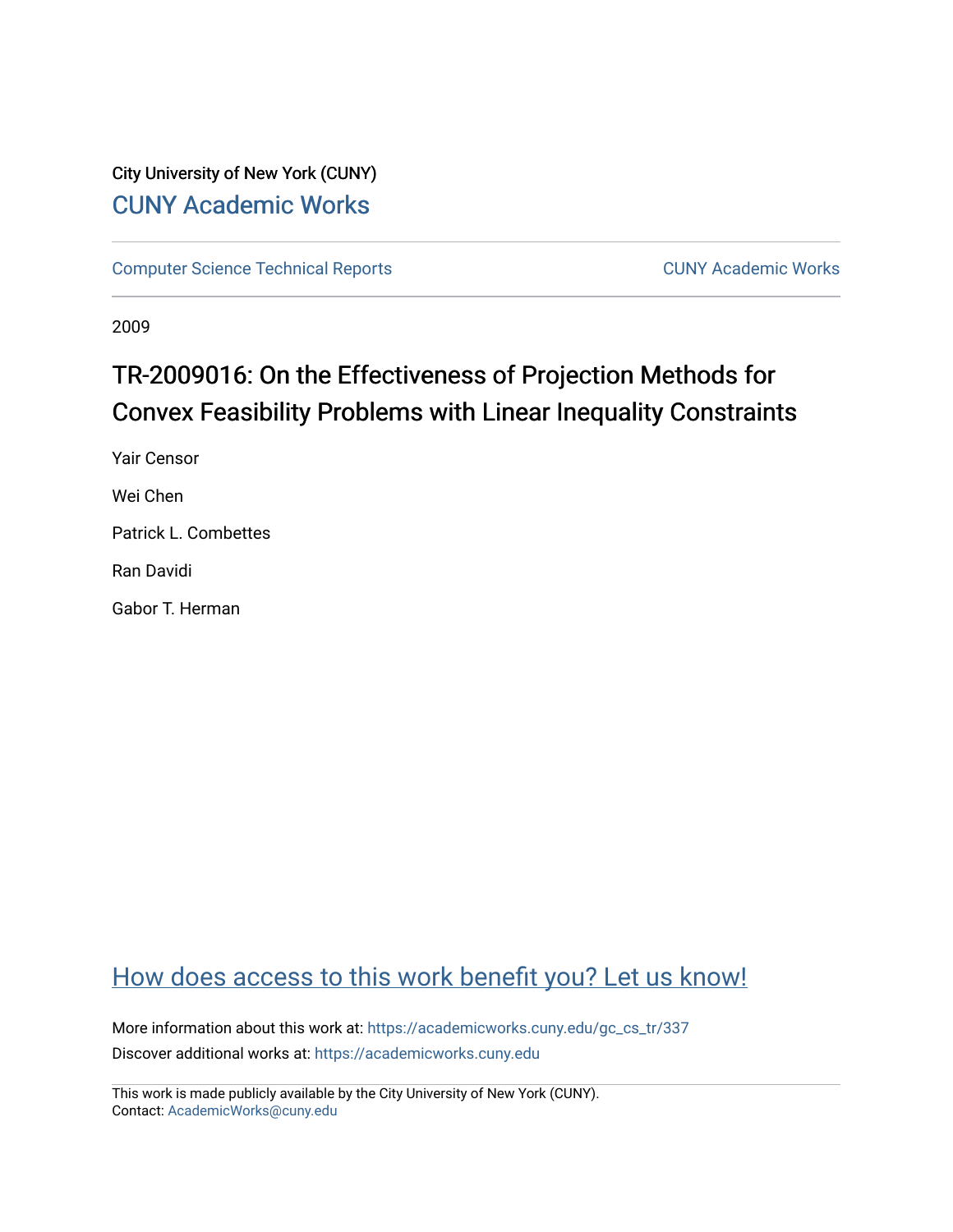Noname manuscript No. (will be inserted by the editor)

### On the Effectiveness of Projection Methods for Convex Feasibility Problems with Linear Inequality Constraints

Yair Censor<sup>1,\*</sup>, Wei Chen<sup>2</sup>, Patrick L. Combettes<sup>3</sup>, Ran Davidi<sup>2</sup> and Gabor T.  $Herman<sup>2</sup>$ 

the date of receipt and acceptance should be inserted later

Abstract The effectiveness of projection methods for solving systems of linear inequalities is investigated. It is shown that they have a computational advantage over some alternatives and that this makes them successful in real-world applications. This is supported by experimental evidence provided in this paper on problems of various sizes (up to tens of thousands of unknowns satisfying up to hundreds of thousands of constraints) and by a discussion of the demonstrated efficacy of projection methods in numerous scientific publications and commercial patents (dealing with problems that can have over a billion unknowns and a similar number of constraints).

Keywords Projection methods · Convex feasibility problems · Numerical evaluation · Optimization · Linear inequalities · Sparse matrices

#### 1 Introduction

Projection methods were first used to solve systems of linear equations in Euclidean spaces in the 1930s [31,55] and were subsequently extended to systems of linear inequalities in [1,62,63]. The basic step in these early algorithms consists of a projection onto an affine subspace or a half-space. Modern projection methods are much more sophisticated  $[7,8,9,10,17,26,34,35,36,42,43,57]$  and they can solve the general *convex* feasibility problem of finding a point in the intersection of a family of closed convex sets in a Hilbert space. In such formulations, each set can be specified in various forms, e.g., as the fixed point set of a nonexpansive operator, the set of zeros of a maximal monotone operator, the set of solutions to a convex inequality, or the set of solutions to an equilibrium problem. Projection methods can have various algorithmic structures (some of which are particularly suitable for parallel computing) and they also possess desirable convergence properties and good initial behavior patterns [8,26,33,34,

<sup>1</sup>Department of Mathematics, University of Haifa, Mt. Carmel, Haifa 31905, Israel

<sup>2</sup>Department of Computer Science, The Graduate Center, City University of New York, 365 Fifth Avenue, New York, NY 10016, USA

<sup>3</sup>UPMC Université Paris 06, Laboratoire Jacques-Louis Lions – UMR CNRS 7598, 75005 Paris, France

<sup>\*</sup>*Corresponding author:* Yair Censor, e-mail: yair@math.haifa.ac.il, phone: +972-4-8240837, fax:  $+972-4-8240024$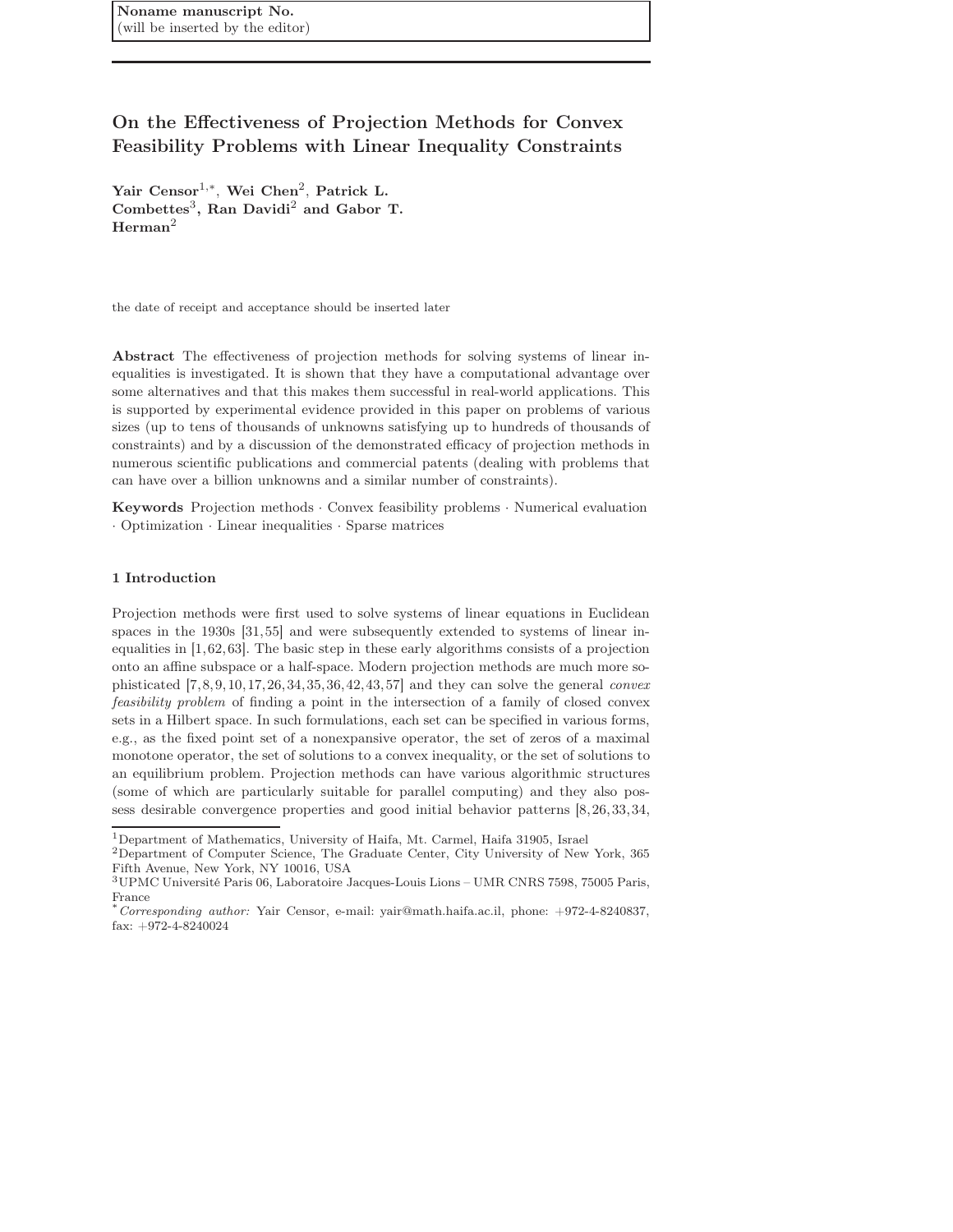35,51,67]. The main advantage of projection methods, which makes them successful in real-world applications, is computational. They commonly have the ability to handle huge-size problems of dimensions beyond which more sophisticated methods cease to be efficient or even applicable due to memory requirements. This is so because the building bricks of a projection algorithm are the projections onto the given individual sets, which are assumed to be easy to perform, and because the algorithmic structure is either sequential or simultaneous, or in-between, as in the block-iterative projection methods or in the more recently invented string-averaging projection methods. The number of sets used simultaneously in each iteration in block-iterative methods and the number and lengths of strings used in each iteration in string-averaging methods are variable, which provides great flexibility in matching the implementation of the algorithm with the parallel architecture at hand; for block-iterative methods see, e.g., [2,10,16,23,35,40,44,46,57,64] and for string-averaging methods see, e.g., [12,18,22,

The convex feasibility formalism is at the core of the modeling of many problems in various areas of mathematics and the physical sciences; see [32,33] and references therein. Over the past four decades, it has been used to model significant real-world problems in sensor networks [14], in radiation therapy treatment planning [21,52], in resolution enhancement [27], in wavelet-based denoising [30], in antenna design [49], in computerized tomography [51], in materials science [56], in watermarking [58], in data compression [60], in demosaicking [61], in magnetic resonance imaging [69], in holography [70], in color imaging [71], in optics and neural networks [72], in graph matching [73] and in adaptive filtering [75], to name but a few. In these – and numerous other – problems, projection methods have been used to solve the underlying convex feasibility problems.

We focus on the important subclass of convex feasibility problems in which finitely many sets are given and each of them is specified by a linear equality or inequality in the Euclidean space  $\mathbb{R}^N$ . For such problems, which arise in many important applications [32,51,52], alternatives to projection methods are available (see, e.g., [3,48] and the references therein), and it is therefore legitimate to ask whether projection methods are competitive.

In this paper we address this question and show that projection methods are indeed very competitive in the environment of linear inequality constraints. In Section 2 we discuss their comparative performance for four different kinds of problems. In Section 3 we give some examples of their use in real-world applications from the research and the patent literature. Finally, we present our conclusions.

#### 2 Comparisons

24,25,39,65,68].

#### 2.1 Examples of 2-set feasibility problems

In a recent paper [48], the author asks in the title: "How good are projection methods for convex feasibility problems?" and immediately (in the Abstract) states that:

"Unfortunately, particularly given the large literature which might make one think otherwise, numerical tests indicate that in general none of the variants [of projection methods for solving convex feasibility problems] considered are especially effective or competitive with more sophisticated alternatives."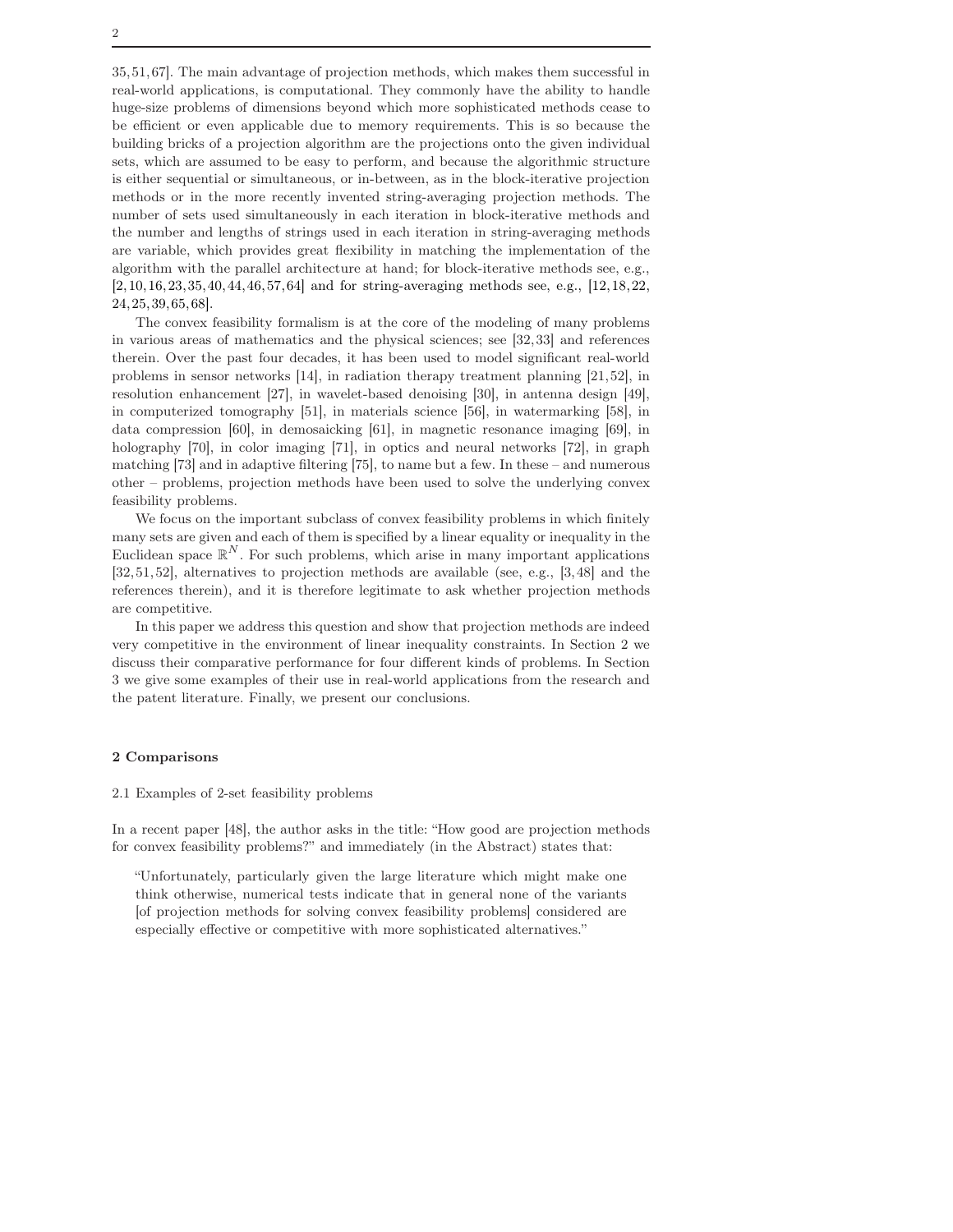As indicated in the Introduction, projection methods have been used to solve highly nonlinear complex problems involving a very large number of sets. Therefore, results based on the geometrically simple 2-set problems of [48] are vastly insufficient to draw general conclusions. In addition, we show in this subsection that the experiments reported in [48] use suboptimal versions of projection methods, which further questions the justification of the above-quoted general conclusion as to their effectiveness.

The numerical experiments provided in [48] focus exclusively on the problem of solving a linear system of equations under a box constraint, namely

find 
$$
x \in \mathbb{R}^N
$$
, such that 
$$
\begin{cases} Ax = b, \\ x \in \underset{i=1}{\times} [c_i, d_i], \end{cases}
$$
 (1)

where  $A \in \mathbb{R}^{M \times N}$  ( $M \leq N$ ) has full rank,  $b \in \mathbb{R}^{M}$ , and the problem is assumed to be feasible. We show that, even in this basic setting, projection algorithms implemented with standard relaxation strategies perform much better than indicated by the results in [48].

Let us denote by  $P_1$  and  $P_2$  the projection operators onto the closed affine subspace  $S_1 = \{x \in \mathbb{R}^N \mid Ax = b\}$  and the closed convex set  $S_2 = \times_{i=1}^N [c_i, d_i]$ , respectively. The first operator is defined by

$$
P_1: x \mapsto x - A^{\top} \left( A A^{\top} \right) ^{-1} (Ax - b), \tag{2}
$$

where  $A^{\top}$  denotes the transpose of A. This transformation can be implemented in various fashions. For instance, in many signal and image processing problems, the matrix A is block-circulant and hence diagonalized by the discrete Fourier transform operator, which leads to a very efficient implementation of  $P_1$  [4]. Here, we adopt a QR decomposition approach. Let

$$
A^{\top} = [Q_{11} Q_{12}] \begin{bmatrix} R_{11} \\ 0 \end{bmatrix} \tag{3}
$$

be the QR decomposition of  $A^{\top}$ , where  $R_{11}$  is an  $M \times M$  invertible upper triangular matrix [45]. Then (2) yields

$$
P_1: x \mapsto x - Q_{11} \left( R_{11}^\top \right)^{-1} (Ax - b). \tag{4}
$$

On the other hand, the projection  $P_2x = (\pi_i)_{1 \leq i \leq N}$  of a vector  $x = (x_i)_{1 \leq i \leq N}$  onto  $S_2$ is obtained through a simple clipping of its components, i.e., for every  $i \in \{1, \ldots, N\}$ ,  $\pi_i = \min\{\max\{x_i, c_i\}, d_i\}.$ 

Two standard projection methods to solve (1) are the alternating projection method

$$
x^{(0)} \in \mathbb{R}^{N}
$$
 and  $(\forall n \in \mathbb{N})$   $x^{(n+1)} = x^{(n)} + \lambda_n (P_1 P_2 x^{(n)} - x^{(n)})$  (5)

and the parallel projection method

$$
x^{(0)} \in \mathbb{R}^N
$$
 and  $(\forall n \in \mathbb{N})$   $x^{(n+1)} = x^{(n)} + \lambda_n \left( \frac{P_1 x^{(n)} + P_2 x^{(n)}}{2} - x^{(n)} \right)$ , (6)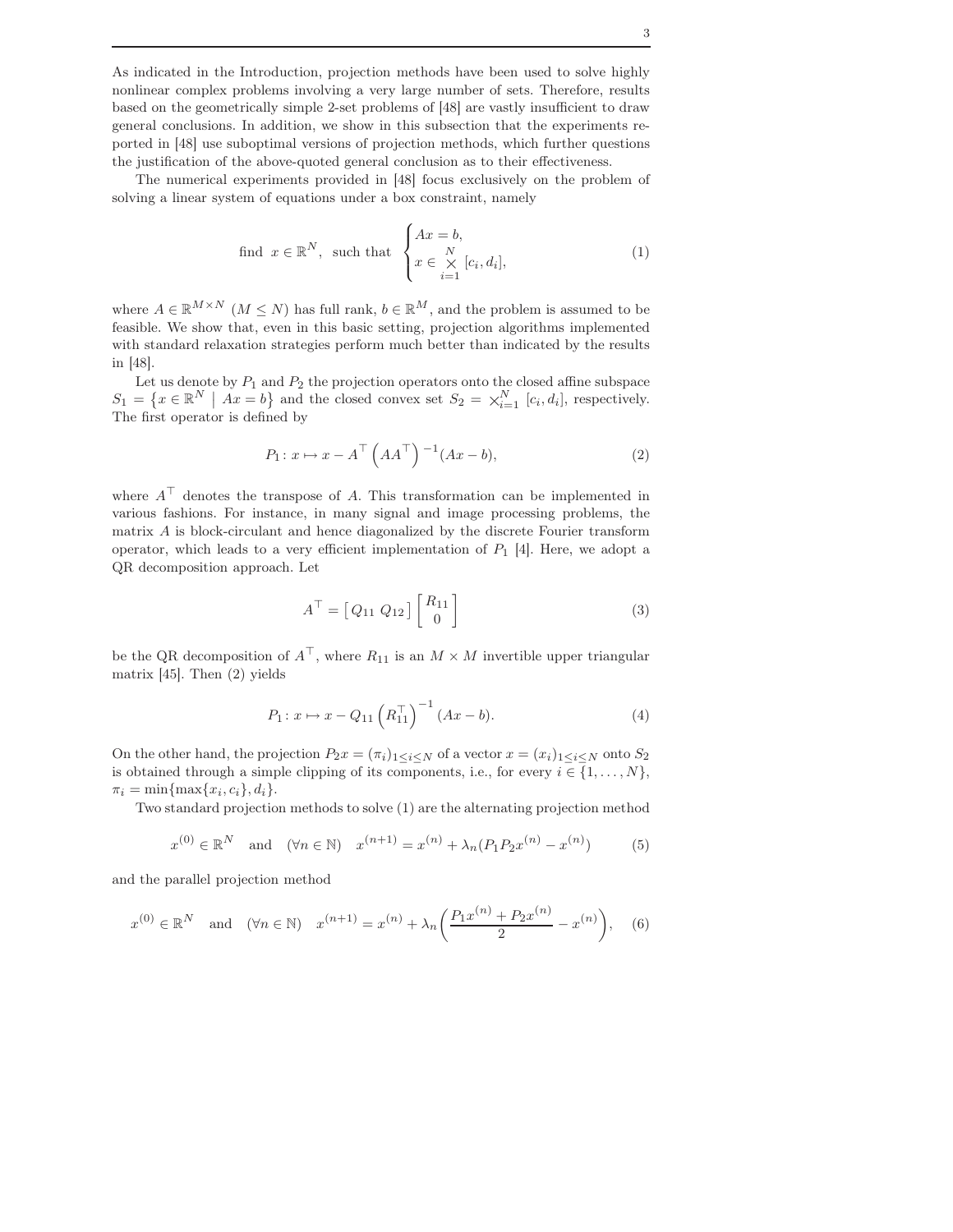where  $(\lambda_n)_{n\in\mathbb{N}}$  is a sequence of strictly positive relaxation parameters. If  $\lambda_n \equiv 1$  in (5), we obtain the popular Projection Onto Convex Sets (POCS) algorithm [32,74]:

$$
x^{(0)} \in \mathbb{R}^N \quad \text{and} \quad (\forall n \in \mathbb{N}) \quad x^{(n+1)} = P_1 P_2 x^{(n)}.\tag{7}
$$

The convergence of any sequence  $(x^{(n)})_{n\in\mathbb{N}}$  thus constructed to a point in  $S_1 \cap S_2$ was established in [15]. On the other hand, if  $\lambda_n \equiv 1$  in (6), we obtain the *Parallel* Projection Method (PPM):

$$
x^{(0)} \in \mathbb{R}^{N}
$$
 and  $(\forall n \in \mathbb{N})$   $x^{(n+1)} = \frac{P_1 x^{(n)} + P_2 x^{(n)}}{2}$ . (8)

The convergence of any sequence  $(x^{(n)})_{n\in\mathbb{N}}$  thus constructed to a point in  $S_1 \cap S_2$ was established in [5], see also [6]. In [48], (5) and (6) are used, together with variants featuring a construction of  $\lambda_n$  at iteration n resulting from a line search procedure and without closed-form expression. However, as the numerical results of [48] show, these relaxation schemes do not lead to significantly better convergence profiles than those obtained with the unrelaxed algorithms POCS (7) and PPM (8). In addition, nothing is said regarding the convergence of (5) and (6) with such relaxation schemes.

The potentially slow convergence of projections methods has long been recognized [38,50,62] and remedies have been proposed to address this problem in the form of adapted relaxation strategies that guarantee convergence. In the case of (5), it was shown in [10] that any sequence generated by the Extrapolated Alternating Projection Method (EAPM)

$$
x^{(0)} \in S_1 \text{ and } (\forall n \in \mathbb{N}) \quad x^{(n+1)} = x^{(n)} + \rho K_n (P_1 P_2 x^{(n)} - x^{(n)}),
$$
  
where  $0 < \rho < 2$  and  $K_n = \begin{cases} \frac{\|P_2 x^{(n)} - x^{(n)}\|^2}{\|P_1 P_2 x^{(n)} - x^{(n)}\|^2}, & \text{if } x^{(n)} \notin S_2, \\ 1, & \text{if } x^{(n)} \in S_2, \end{cases}$  (9)

produces a fast algorithm that converges to a solution to (1). This type of extrapolation scheme, which exploits the fact that  $S_1$  is an affine subspace, actually goes back to the classical work of [50]. It has been further investigated in [11,35] and has been extended recently to a general block-iterative scheme in [10]. Acceleration methods have also been devised for the parallel algorithm (6). Thus, the convergence of the sequence produced by the Extrapolated Parallel Projection Method (EPPM)

$$
x^{(0)} \in \mathbb{R}^N
$$
 and  $(\forall n \in \mathbb{N})$   $x^{(n+1)} = x^{(n)} + \chi L_n \left( \frac{P_1 x^{(n)} + P_2 x^{(n)}}{2} - x^{(n)} \right),$ 

where  $0 < \chi < 2$  and

$$
L_n = \begin{cases} 2\frac{\|P_1 x^{(n)} - x^{(n)}\|^2 + \|P_2 x^{(n)} - x^{(n)}\|^2}{\|P_1 x^{(n)} + P_2 x^{(n)} - 2x^{(n)}\|^2}, & \text{if } x^{(n)} \notin S_1 \cap S_2, \\ 1, & \text{if } x^{(n)} \in S_1 \cap S_2, \end{cases} (10)
$$

to a solution of (1) was established in [34]. This type of parallel extrapolated method goes back to[62] and [66] , and it has been refined or generalized in several places [35,57, 64]. In particular, it has been shown in numerical experiments to be much faster than unrelaxed projection algorithms in various types of problems ranging from numerical PDEs to image processing [35,46,66,67].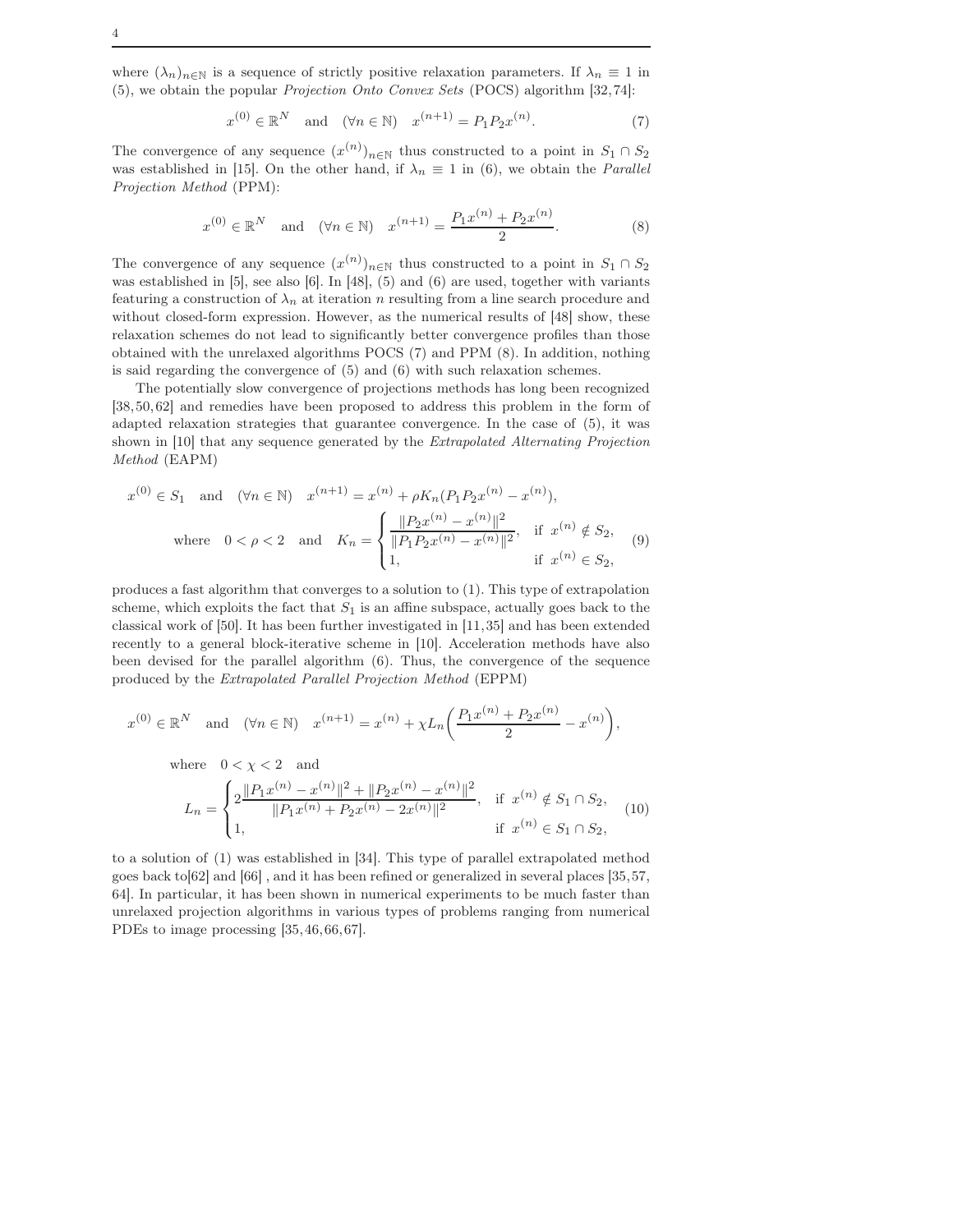

Fig. 1: Average performance of the algorithms when  $M \times N = 600 \times 1000.$ 



Fig. 2: Average performance of the algorithms when  $M \times N = 600 \times 1000$  and condition numbers are around  $3 \times 10^4$ .

In Figure 1, we compare the numerical performance of POCS (7), PPM (8), EAPM (9), and EPPM (10) for problems of size  $M \times N = 600 \times 1000$ . As in [10,35,33], the performance of the algorithms is measured by the decibel (dB) values of the normalized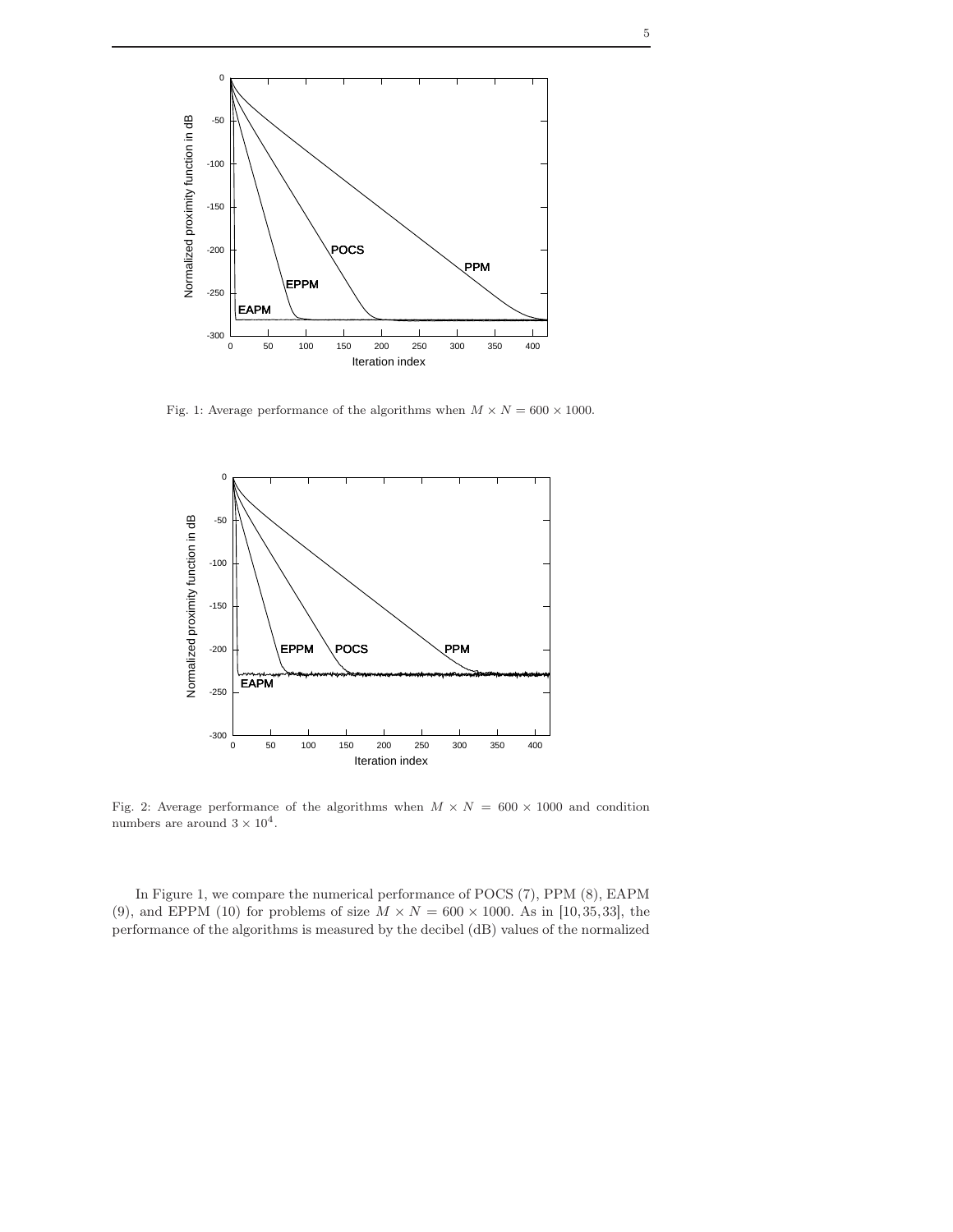proximity function, which is evaluated at the *n*<sup>th</sup> iterate  $x^{(n)}$  by

$$
10\log_{10}\left(\frac{\|P_1x^{(n)} - x^{(n)}\|^2 + \|P_2x^{(n)} - x^{(n)}\|^2}{\|P_1x^{(0)} - x^{(0)}\|^2 + \|P_2x^{(0)} - x^{(0)}\|^2}\right).
$$
\n(11)

This comparison is relevant because the computational load of each iteration resides essentially in the computation of the projection onto  $S_1$  and it is therefore roughly the same for all four algorithms. The results are averaged over 20 runs of the algorithms initialized with  $x^{(0)} = P_1 0$  and  $\rho = \chi = 1.9$ . In each run a matrix  $A \in [-0.5, 0.5]^{M \times N}$ and a vector  $x \in [0,1]^N$  are randomly generated. The vector  $b = Ax$  is then constructed so as to obtain a feasible problem using  $c_i \equiv 0$  and  $d_i \equiv 1$  in (1). As in [48] and many other studies, we observe that POCS is faster than PPM. However, EPPM is faster than POCS and EAPM is clearly the best method: on the average, it is about 60 times faster than PPM, 30 times faster than POCS, and it achieves full convergence in just 7 iterations. In addition, convergence to a feasible solution is guaranteed by the theory and the expression of the extrapolation parameter  $K_n$  in (9) is explicit and it requires no additional computation. It is argued in Section 5 of [48] that "there is a significant difference between random and real-life problems (similar observations have been made for linear equations, where random problems tend to be well-conditioned [Reference], and thus often easier to solve than those from applications)." Let us observe that random matrices do show up in many real-life problems, see [37,76] and the references therein. In addition, as shown in Figure 2, the qualitative behavior of the algorithms in the presence of poor conditioning is quite comparable to that observed in Figure 1 (for the experiments of Figure 2, the condition numbers vary from  $3 \times 10^4$  to  $3.5 \times 10^4$ ).

We have consistently observed this type of performance for problems of various sizes. For instance, we report in Figure 3 on the same experiment as above on problems of size  $M \times N = 3000 \times 7000$ . Here EAPM is about 45 times faster than PPM, 22 times faster than POCS, and full convergence is achieved in just 5 iterations.



Fig. 3: Average performance of the algorithms when  $M \times N = 3000 \times 7000$ .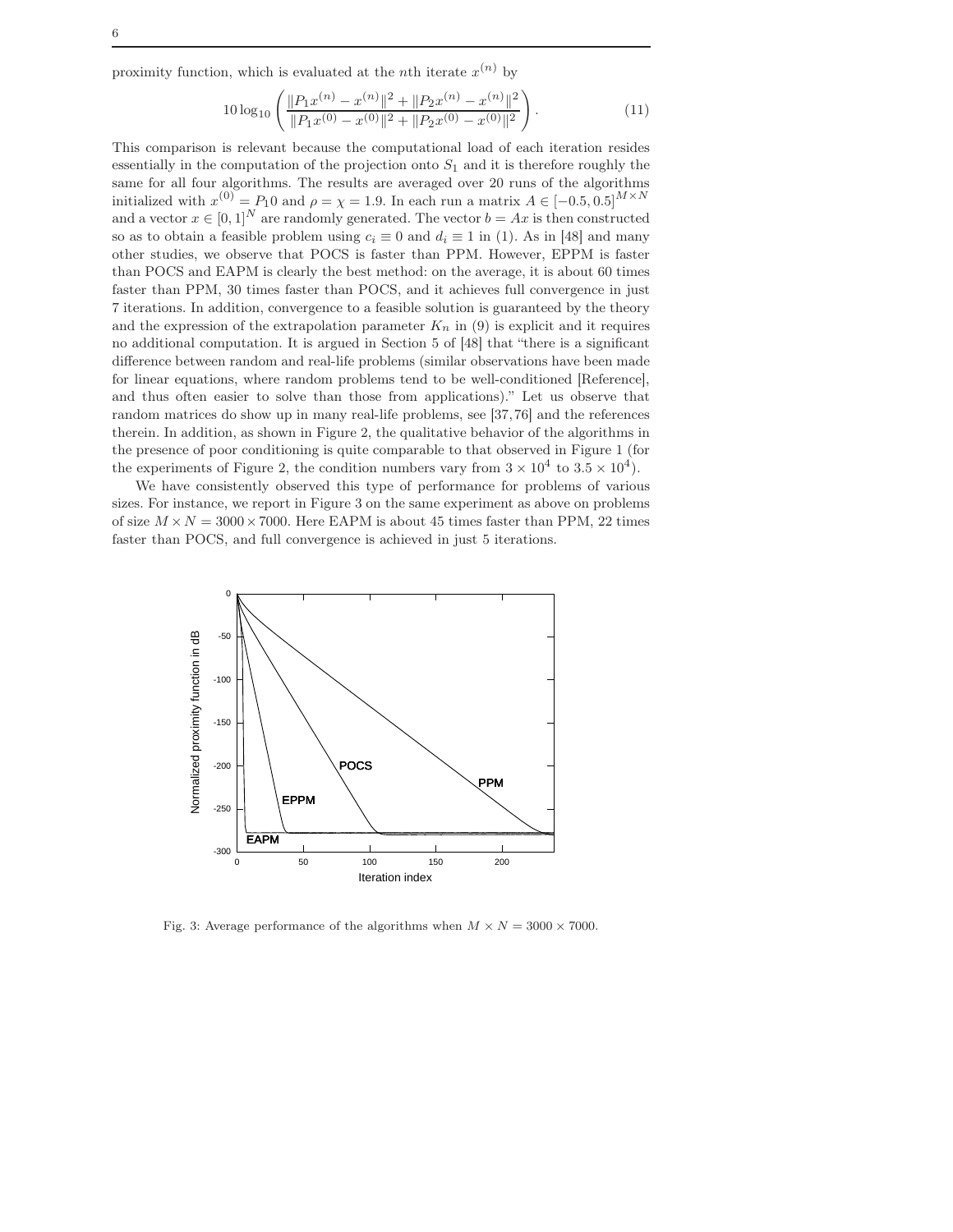These experiments indicate that the results in [48] on the speed of convergence of POCS and PPM (and the variants proposed there featuring modest speed-up factors and lacking a formal convergence analysis) correspond to a suboptimal implementation of projection methods and are not representative of their performance, since drastic improvements can be achieved by appropriate relaxations.

#### 2.2 An example from image representation

The problem with the largest number of unknowns in the Netlib/CUTEr LP problem set used in [48] has  $M \times N = 6,330 \times 22,275$  and (according to the on-line attachment to [48]), for that problem, all methods discussed in [48] need 42 seconds or more to reach the stopping tolerance on a 3.06 GHz Dell Precision 650 workstation. We found among the problems from applications that we have been investigating one that is over an order of magnitude larger and for which the projection algorithm recommended in [28] required only 25 seconds on the average on an Intel Xeon 1.7 GHz processor, 1 Gbyte memory 32 bit workstation using the SNARK09 programming system [41]. We now give a brief description of this problem.

A  $J \times J$  digitized image is one that is subdivided into  $J^2$  square-shaped pixels within each of which the image value is uniform. Sometimes alternative representations of an image are superior. For example, in computerized tomography [51], we use the blob basis functions advocated by Lewitt [59] in some series expansion methods to reduce artifacts in the reconstruction. Such a reduction is due to the fact that blob basis functions are smoother than pixel basis functions.

The contribution to the image value at the center of any of the  $M = J^2$  pixels by any of the  $N$  blob basis functions is known from the geometry of the representations. If we are given a pixel image to start with and would like to find a good blob representation for it, the task is to find the weights  $x$  to be given to the blobs so that their combined contributions approximate the pixel values. In mathematical terms, this problem can be formulated as

find 
$$
x \in \mathbb{R}^N
$$
 such that  $c \leq Ax \leq d$ ,  $(12)$ 

where the bounds c and d have to be tight to ensure a good approximation of the pixel image by the blob image. (The entries in the matrix  $A$  are the values of the various blobs at the centers of the various pixels.)

In the experiments reported in [28]  $M \times N = 59,049 \times 51,152$ . The algorithm that was found most efficacious among those tried is the projection method called  $CART3^{++}$ : the average (over 40 instances of the problem) time required by  $CART3^{++}$ to find a solution to (12) was less than 25 seconds.

The algorithm  $CART3^{++}$  belongs to a large family of projection methods that are usually referred to as algebraic reconstruction techniques (ART). These were first introduced to the tomographic image reconstruction literature in [47]; for a recent discussion, see [51, Chapter 11].  $CART3^{++}$ , just like the closely related ART3+ that is used to solve the problem discussed in the next subsection, has an interesting mathematical property: provided that the set of feasible vectors satisfying the inequalities in (12) has a nonempty interior, both  $CART3^{++}$  and  $ART3+$  will find a feasible solution in a finite number of iterations [28]. This is achieved by appropriately controlling the sequence of relaxation parameters associated with the individual projections.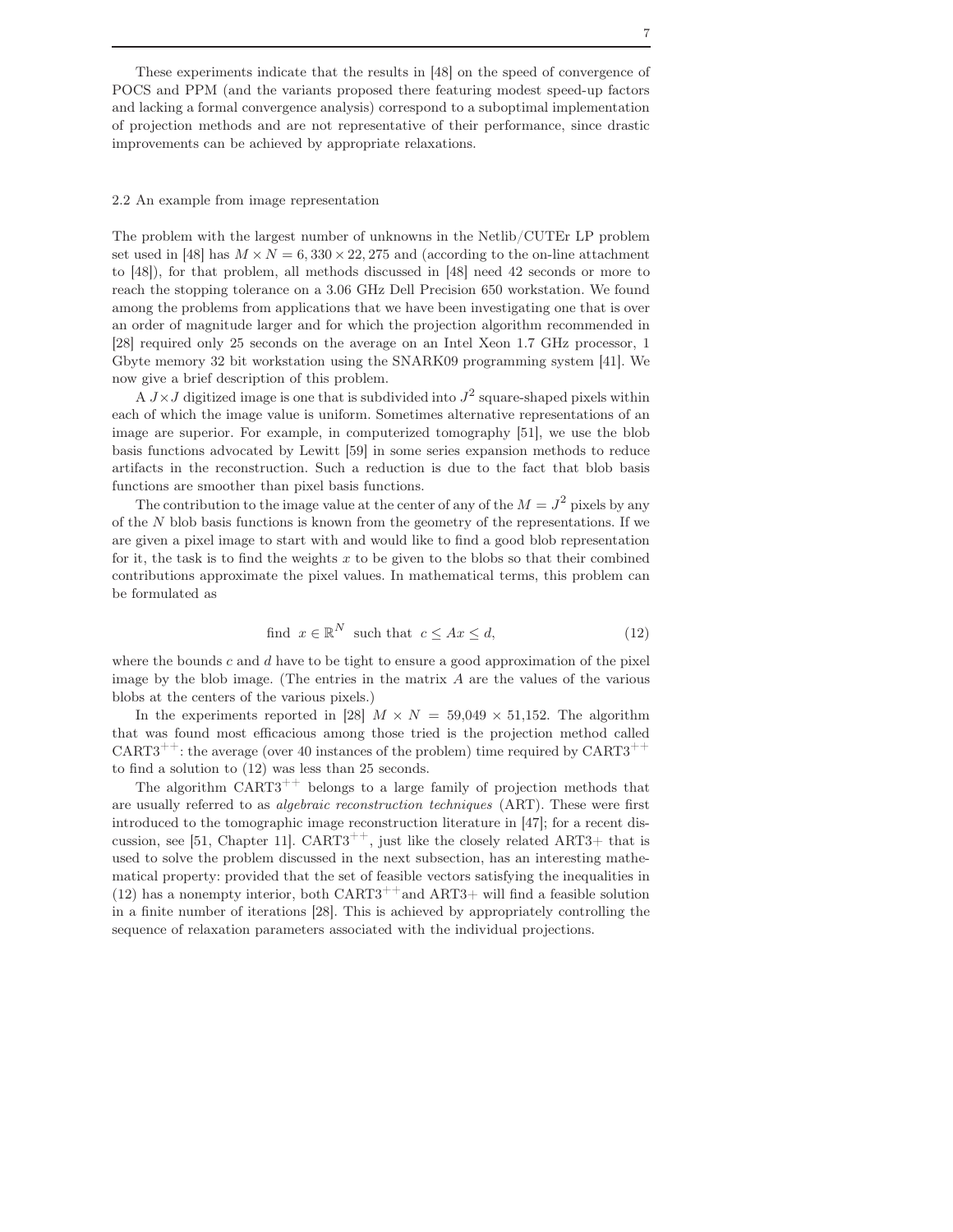The goal of intensity-modulated radiation therapy is to deliver sufficient doses to tumors to kill them, but without causing irreparable damage to critical organs. This requirement can be formulated as a linear feasibility problem of the kind shown in (12). The interpretation in this application is that each component of  $x$  is a to-be-determined strength of radiation to be delivered to the patient in  $N$  separate beamlets, the components of  $Ax$  are the resulting doses at M points in the patient's body, and c and d are provided by the radiation oncologist as the desired limits on these doses. Two of the authors of the present paper (W. Chen and G.T. Herman) have been working in this area with D. Craft, T.M. Madden, K. Zhang and H.M. Kooy of the Department of Radiation Oncology, Massachusetts General Hospital and Harvard Medical School, and what follows in this subsection is an outcome of this collaboration.

In the clinical case that we use as an example we have  $M \times N = 302{,}491 \times 13{,}734$ . The number of nonzero elements in A is  $62,226,127$ , which is less than  $1.5\%$  of the total number of entries of  $A$ , an important consideration for the efficacy of projection methods for solving the problem. There is an additional technical consideration: since it is impossible to deliver negative radiation, each component of  $x$  has to be nonnegative, which results in an additional 13,734 inequality constraints. As mentioned at the end of the last subsection, we use ART3+ [52] to solve this feasibility problem.

In clinical applications, it is considered desirable to find multiple feasible points, each of which is optimal according to its own criterion. A typical optimization task is "find a feasible point that results in the smallest total dose delivered to the liver." The associated functional is a linear one: it is the sum of those components of  $Ax$  that are associated with points in the liver. Recognizing the speed by which ART3+ finds a feasible point, we propose to apply it repeatedly, to solve the linear optimization problem

find 
$$
x \in \mathbb{R}^N
$$
 that minimizes  $a^\top x$  subject to  $c \leq Ax \leq d$ . (13)

Our method solves this problem by turning the objective function into an additional constraint and solving

find 
$$
x \in \mathbb{R}^N
$$
 such that  $c \leq Ax \leq d$  and  $a^\top x \leq \rho$  (14)

using ART3+. By reducing  $\rho$  using a bisection search until we obtain (within a prespecified tolerance) the lowest value possible for it, we get a good approximation to a solution of (13). This whole process is called ART3+O.

The task of minimizing a linear functional subject to linear inequality constraints is the well-known Linear Programming (LP) problem and several software packages are available for solving it, see, e.g., [3]. To compare the efficiency of our proposed procedure with currently popular standard approaches, we applied them to the problem (13) for a patient with pancreatic cancer. We used all methods to find just a feasible point (No Task) and also for eight different LP tasks representing various linear optimization criteria. The three algorithms with which we compared ART3+O were the self-dual interior point optimizer, the primal simplex optimizer and the dual simplex optimizer in the commercial software package MOSEK version 5. The results are reported in Figure 4. Typically, for each task, ART3+O used about one to two minutes and the MOSEK algorithms needed one to several hours on an Intel Xeon 2.66 GHz processor, 16 Gbyte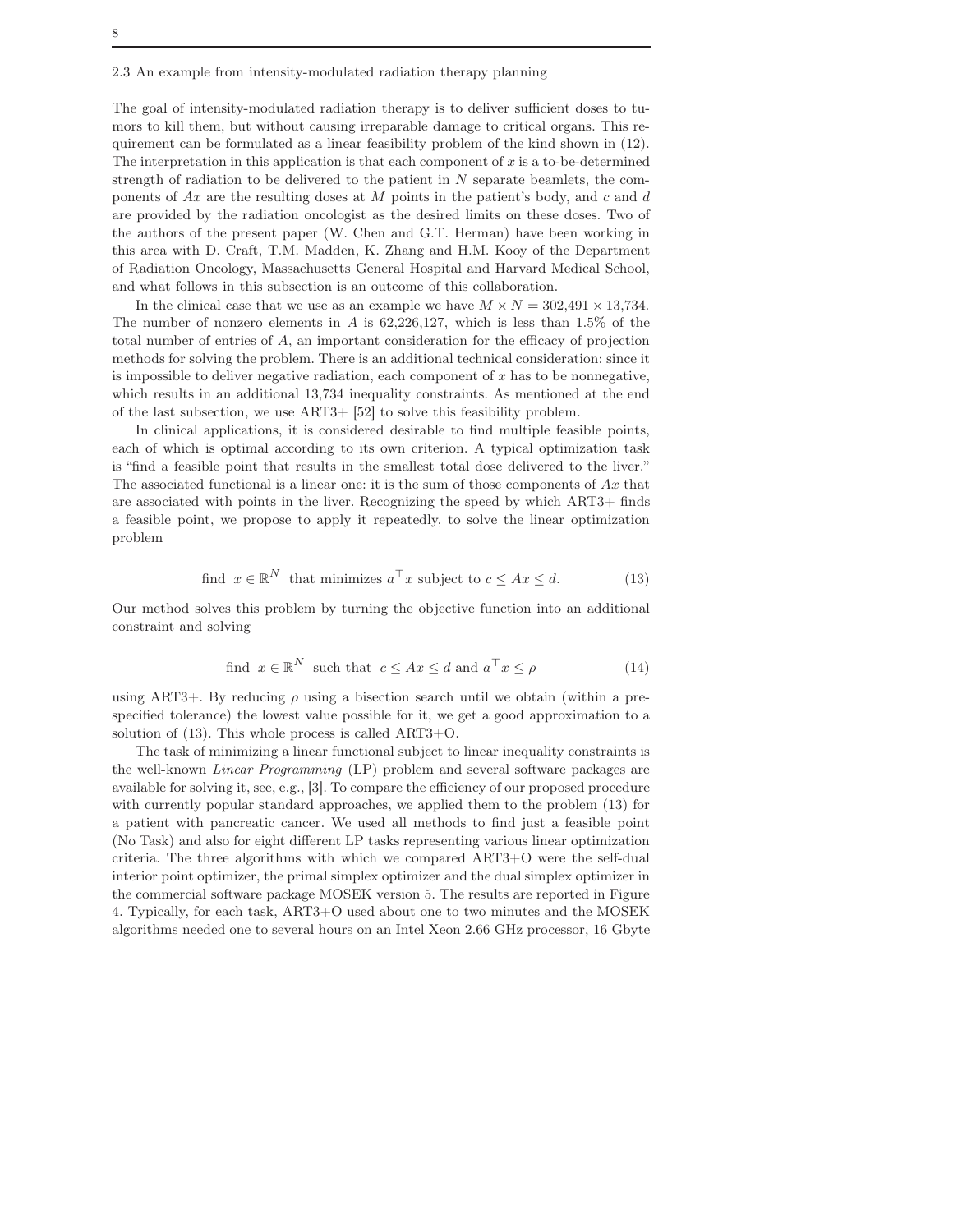

Fig. 4: Timings of the four methods for the feasibility run and the eight optimization tasks.

memory, 64 bit workstation. It is also noteworthy that the memory requirements of the MOSEK algorithms were at least twelve times as large as that of ART3+O.

#### 2.4 Examples from computerized tomography

Computerized tomography is the problem of recovering an image from its measured (and hence not strictly accurate) integrals along  $M$  lines [51]. If we assume that the recovered image will be represented as a linear combination of N basis functions (see Subsection 2.2), then the task is to find the vector  $x$  the components of which are the weights to be given to the basis functions. Due to the linearity of integration and based on the knowledge of the basis functions, we can produce an  $M \times N$  matrix A such that  $Ax$  is approximately the vector b of measurements. Since it is not likely that there is an x such that  $Ax = b$ , it is reasonable to aim instead at finding an x that minimizes

$$
\sigma^2 \|b - Ax\|^2 + \|x\|^2, \tag{15}
$$

where  $\sigma \in \mathbb{R}$  indicates our confidence in our measurements. As explained in Section 11.3 of [51], this sought-after  $x$  is in fact the  $x$  part of the minimum norm solution of the consistent system of equations

$$
[U \sigma A] \begin{bmatrix} u \\ x \end{bmatrix} = \sigma b,\tag{16}
$$

where U is the  $M \times M$  identity matrix. In the same section there is a derivation of a variant of ART that converges to the sought-after  $x$ , given by: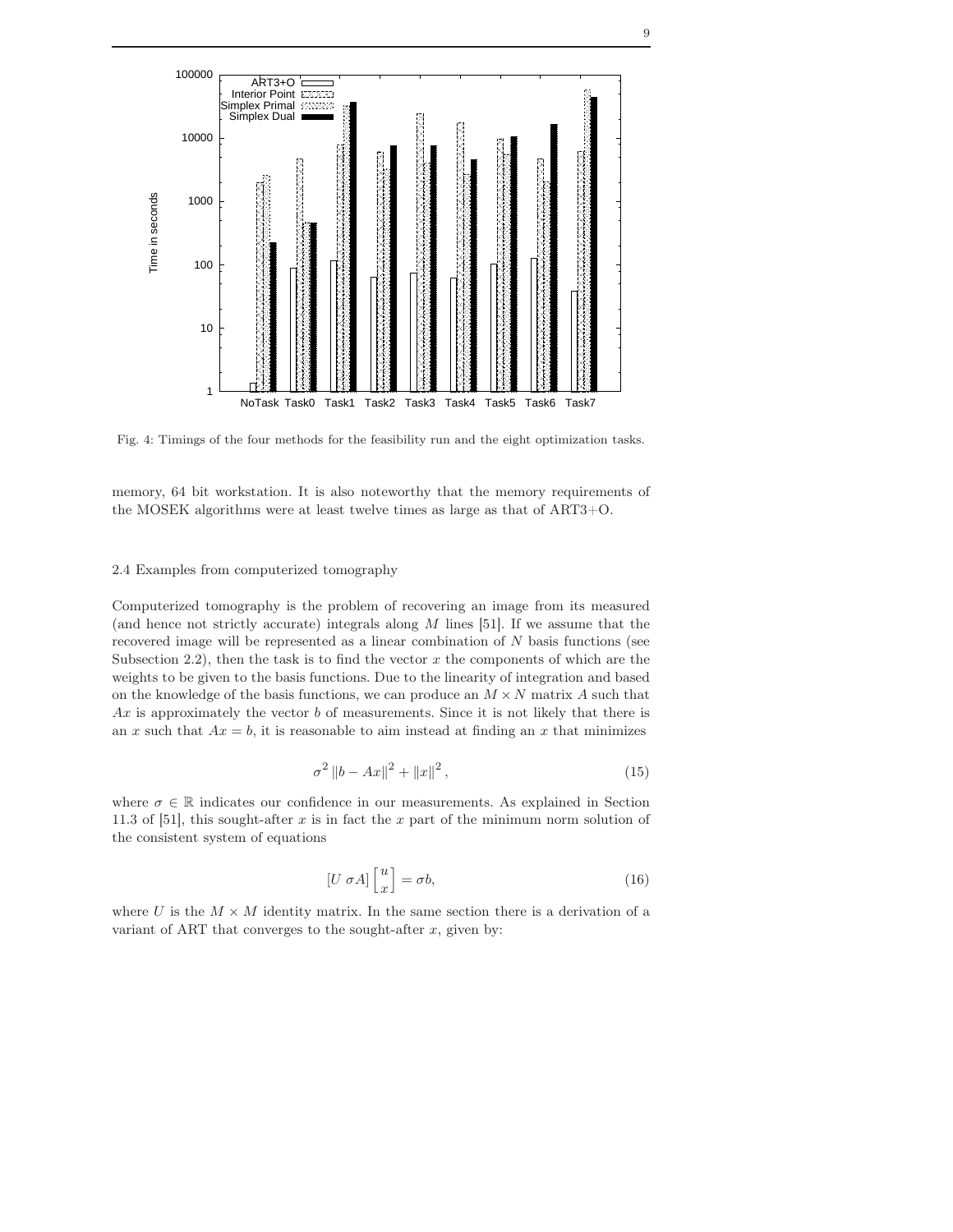$$
u^{(0)}
$$
 is the *M*-dimensional zero vector,  
\n
$$
x^{(0)}
$$
 is the *N*-dimensional zero vector,  
\n
$$
u^{(n+1)} = u^{(n)} + \gamma_n e_{j_n},
$$
  
\n
$$
x^{(n+1)} = x^{(n)} + \sigma \gamma_n a_{j_n},
$$
\n(17)

with

$$
n_{n} = \lambda \frac{\sigma\left(b_{j_{n}} - a_{j_{n}}^{\top} x^{(n)}\right) - u_{j_{n}}^{(n)}}{1 + \sigma^{2} \|a_{j_{n}}\|^{2}},
$$
\n(18)

where, for  $n \in \mathbb{N}$ ,  $j_n = (n \mod M) + 1$ , for  $1 \le j \le M$ ,  $e_j$  is the M-dimensional vector whose jth component is 1 and whose other components are 0,  $a_j^{\top}$  is the jth row of A and  $b_j$  is the j<sup>th</sup> component of b, and  $0 < \lambda < 2$ . Recognizing that in one iterative step only one row of the matrix is needed and that in computerized tomography most entries of each row are zero, we see that an iterative step can be carried out very rapidly, provided that we have access to the locations and the values of the nonzero entries. If the memory of the computer is large enough, this can be accommodated by storing A in a row-by-row sparse representation, otherwise the locations and values of the nonzero entries can be generated within each iterative step by some rapid mechanism, such as the digital difference analyzer explained, e.g., in Section 4.6 of [51].

 $\gamma$ 

In Section 5.8 of [51] there is an exact specification of the so-called *standard projec*tion data that are used to evaluate various reconstruction algorithms in that book, the number of lines used in the standard projection data is  $M = 223,744$ . In the evaluations based on the standard projection data that are reported in [51] for reconstruction algorithms that use blob basis functions, the number of blobs used is  $N = 51,152$ . The first experiment on which we report in this subsection used exactly the same arrangement. (For the experiments in this subsection, the input data were created and outputs were analyzed and illustrated using SNARK09 [41].)

In this experiment we applied the ART algorithm of (17) and (18) with  $\sigma = 5$  and  $\lambda = 0.05$  to the standard projection data. In Figure 5(a) we show the behavior of the objective function (15) as a function of iteration cycles (an iteration cycle is defined to be M iterations). It can be observed that the initial decrease in the objective function is very rapid.

This desirable initial behavior is even more noticeable when we evaluate the algorithm not from the purely mathematical point of view of how well the objective function is reduced, but rather from the application point of view of how good are the reconstructed images. For this purpose, we report on the normalized mean absolute picture distance measure, as defined in [51]. To define this measure we need a  $J \times J$ digitization of the test phantom for which the data used in the reconstruction were collected; such a digitization for the phantom we used is shown in Figure  $6(a)$ . In our definition of the measure we use  $t_{u,v}$  and  $s_{u,v}^{(n)}$  to denote the densities of the vth pixel of the uth row of the digitized test phantom and of the reconstruction (which is obtained from the vector  $x^{(n)}$  of blob coefficients), respectively. We define the distance measure as

$$
r^{(n)} = \frac{\sum_{u=1}^{J} \sum_{v=1}^{J} \left| t_{u,v} - s_{u,v}^{(n)} \right|}{\sum_{u=1}^{J} \sum_{v=1}^{J} |t_{u,v}|}.
$$
 (19)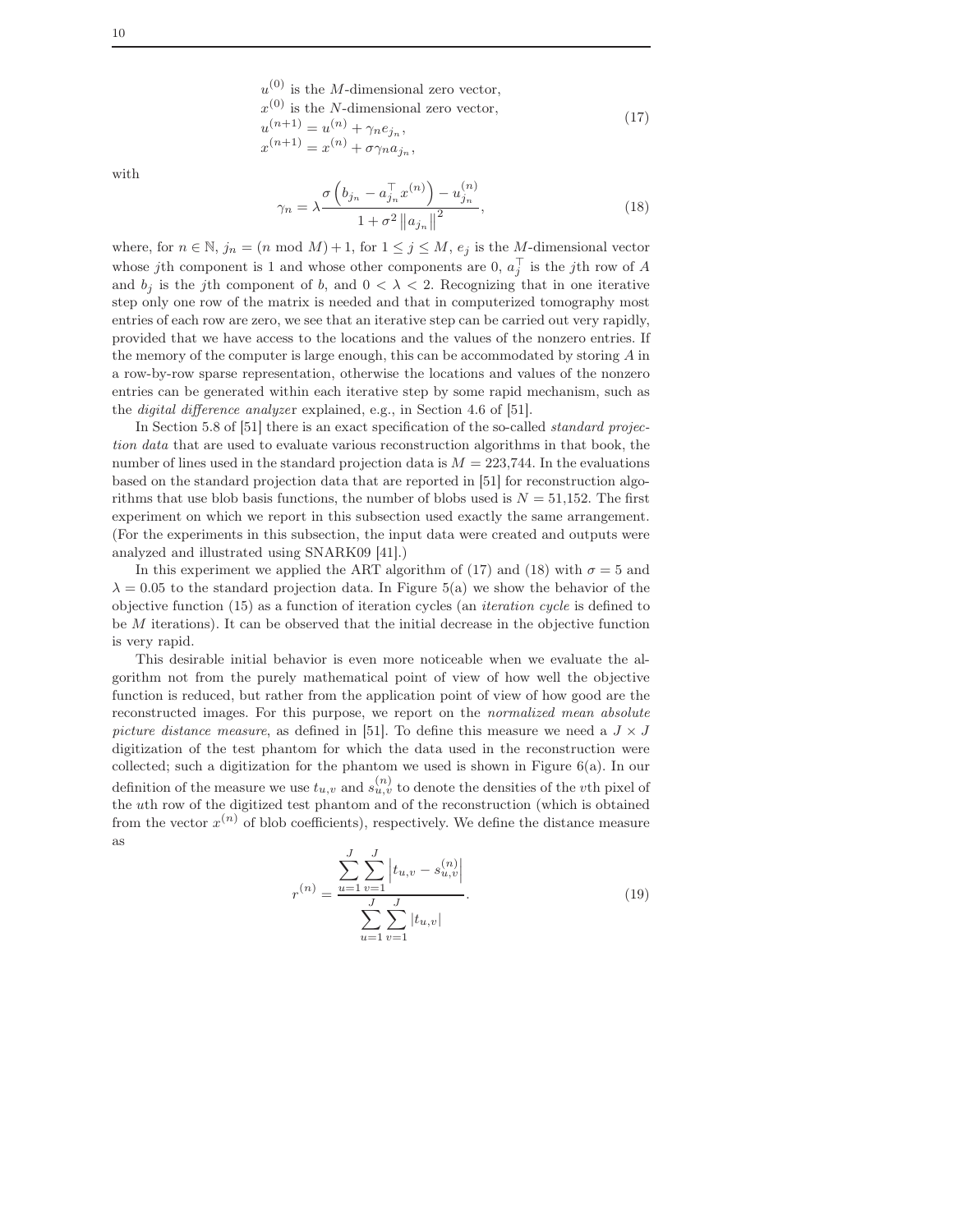

Fig. 5: Image reconstruction by ART when  $M \times N = 223,744 \times 51,152.$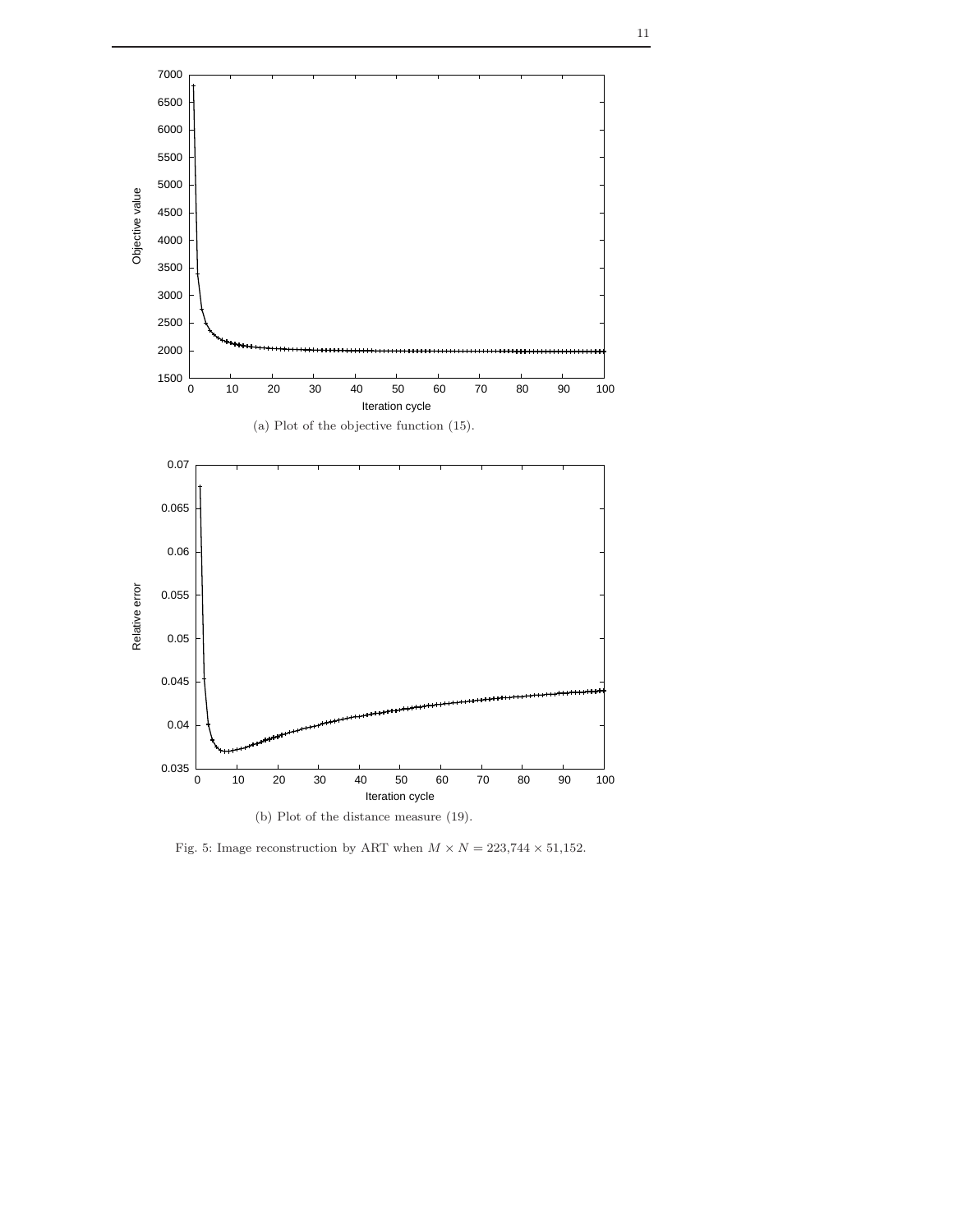

Fig. 6: Displays of a  $243 \times 243$  digitized phantom (a) and of an ART reconstruction when  $M \times N = 223,744 \times 51,152$  (b).

In Figure 5(b) we plot  $r^{(n)}$  for this experiment. It is seen that its minimum is reached at the seventh iteration cycle, i.e., when  $n = 7M$ . This reflects the fact that the minimization objective (15) does not (and, in fact, it cannot in real applications where the phantom is not known to us) fully describe the application objective. For this reason it is standard practice in tomography [51] to stop the iterative process after a few iteration cycles and use the result at that time as the reconstruction. The digitization obtained from  $x^{(7M)}$  produced by this experiment is shown in Figure 6(b). The reconstruction is not perfect (as indeed it cannot possibly be since the measured data are only approximations of the line integrals assumed by the mathematics), but important features of the phantom are identifiable in the reconstruction. This ART reconstruction was carried out in 38.4 seconds on an Intel Core 1.6 GHz processor, 2 Gbyte memory, 32 bit laptop.

We wanted to compare the time needed by ART with the time needed to solve the system (16) of consistent equations for the same data by the current implementation of the interior point method of MOSEK version 5 [3]. Unfortunately this could not be done, because the memory requirements of the MOSEK software were too large for our laptop. So we attempted to use a much more powerful Intel Xeon 2.66 GHz processor, 16 Gbyte memory, 64 bit workstation, but even the 16 Gbyte memory was too small to handle this problem using the MOSEK software. The importance of this memory requirement issue for the subject matter of this paper cannot be overemphasized: problems that routinely arise in real applications can be handled by projection methods using inexpensive laptops, while "more sophisticated alternatives" fail to produce any results even on much more powerful workstations due to their much greater demands on computer memory.

In order to be able to compare the efficiency of ART with that of the interior point method in MOSEK we had to reduce  $M$  and  $N$  to about a ninth of their previously-used sizes. Thus, in the second experiment on which we now report  $M \times N = 24,880 \times 5,711$ . For this smaller example we ran both ART and the interior point method in MOSEK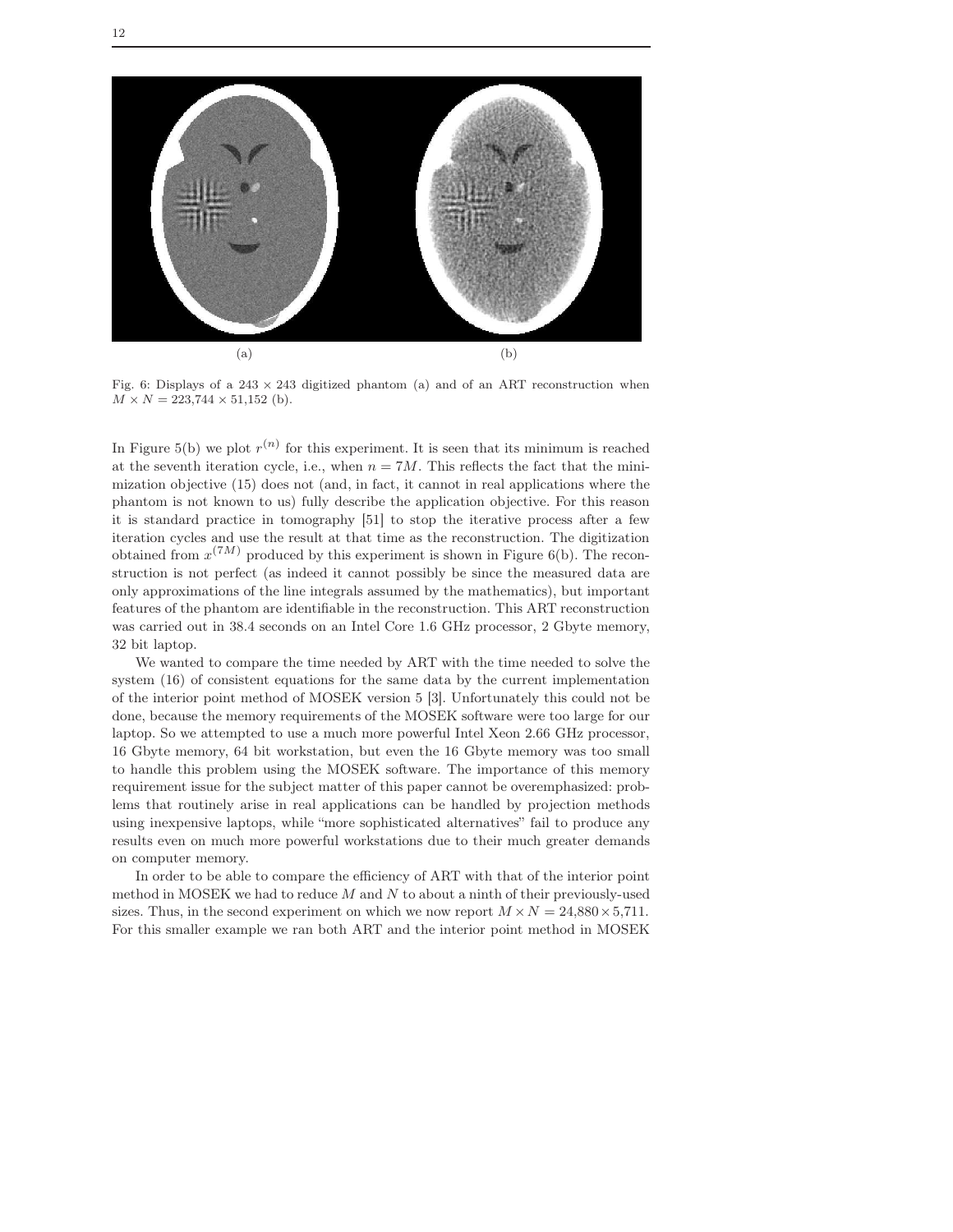

Fig. 7: Image reconstruction by ART and the interior point method in MOSEK when  $M \times N =$  $24,880 \times 5,711.$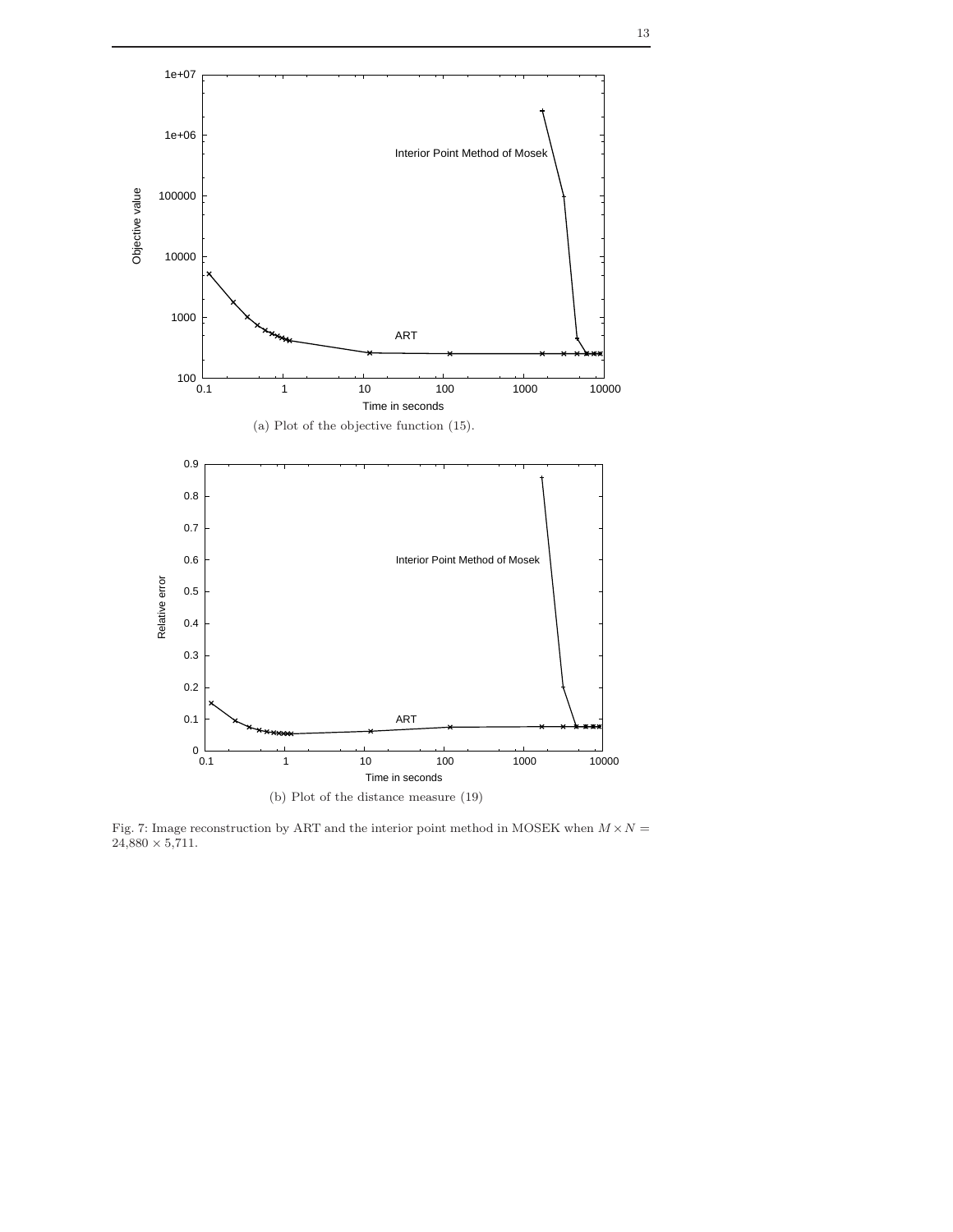

Fig. 8: Displays of an  $81 \times 81$  digitized phantom (a) and of an ART reconstruction when  $M \times N = 24,880 \times 5,711$  (b).

(with its default parameters) on the Intel Xeon 2.66 GHz processor, 16 Gbyte memory, 64 bit workstation. In Figure 7 we plot both the objective function and the distance measure for both algorithms as a function of time. From the point of view of the objective function, MOSEK needed over 5000 seconds to reach a value as low as ART reached in 10 seconds. The advantage of ART is more pronounced when considering the picture distance measure: the optimal value is reached by ART at 1.7 seconds (when  $n = 14M$ ) while the interior point method never reaches a distance value that is as low as that of ART and it needs approximately 5000 seconds to reach its lowest distance measure.

Since both  $M$  and  $N$  are about a ninth of their previous sizes, we report in Figure 8 on the 81  $\times$  81 digitizations of the phantom and of the reconstruction  $x^{(14M)}$ . These are clearly inferior to the images in Figure 6, demonstrating the medical necessity for the larger system of equations.

#### 3 Published and patented results

#### 3.1 Scientific publications

Here we give a brief glimpse into some recently published results that show the efficacy of projection methods for some large problems. In the problems discussed in [40], the number of unknowns was 59,049. In the examples given in [52] (a paper devoted to radiation therapy planning), problems of the form (12) were considered with the number N of unknowns only 515 but the number of pairs of constraints  $M = 128,688$ . In four out of the six cases reported there, the projection method ART3+ [52]found a feasible point in less than three seconds, and in the remaining two cases a feasible point was found in less than 34 seconds. These times are for a standard PC, using an Intel Xeon 1.7 GHz processor and 1 Gbyte memory. The problems in [40,52] are small compared to some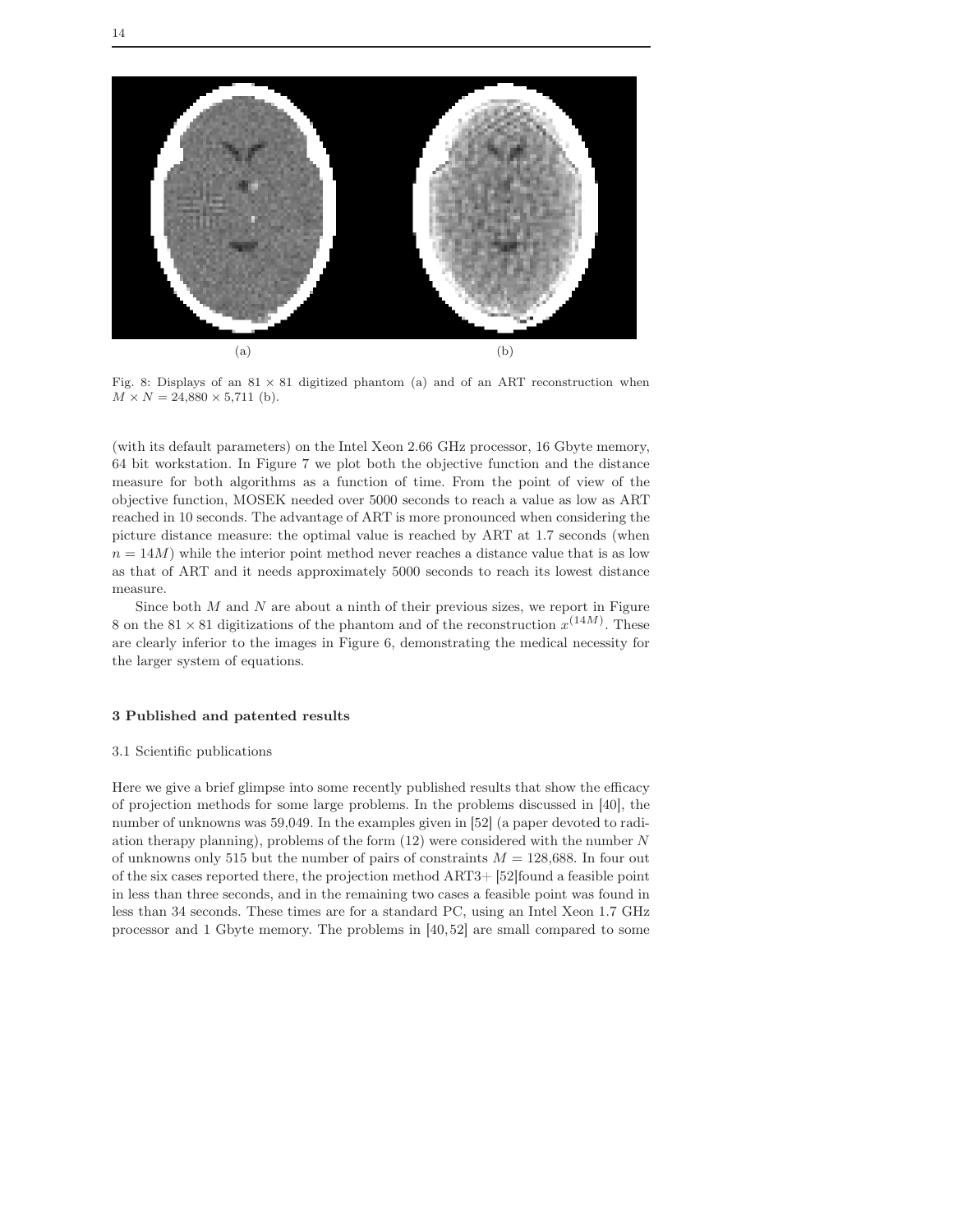of the other applications for which projection methods have been successfully used. In [19] (a paper devoted to reconstruction from electron micrographs), there are examples in which 16,777,216 unknowns are to be recovered from 4,587,520 measurements (each giving an approximate linear equality) and others in which 884,436 unknowns are to be recovered from 92,160,000 measurements. Projection methods were used in [19] to handle such large problems in a reasonable time.

In a recent paper [56] it is shown that a variant of ART can be used for crystal lattice orientation distribution function estimation from diffraction data. One of the problems discussed in [56] has 1,372,000,000 unknowns and the number of equations is potentially infinite. They are randomly generated and a projection step can be carried out as soon as a new equation is available (an ideal use of a sequential projection method of the row-action type, see [20]). The result reported in the paper for that problem is the one obtained after 1,000,000,000 such projection steps.

As for all methodologies, projection methods are not necessarily the approach of choice in all applications. However, in important applications in biomedicine and image processing, projection methods work well and have been used successfully for a long time. For example, an important application of reconstruction from projections is electron microscopy and some of the leading groups in that field consider the projection method "ART with blobs" to be the method of choice, see [13]. A mathematical reason for this is that for such problems the angles between hyperplanes or half-spaces, represented by linear equalities or linear inequalities as in (1) and (12), are in general large (in the sense that the cosine of the angle between the normals of two randomly chosen hyperplanes in the system to be solved is likely to be near zero) due to the high sparsity in each of the rows of the system matrix.

#### 3.2 Commercial patents

There is hardly better evidence for the value of projection methods than the many patents for commercial purposes that include them. Projection methods are used in commercial devices in many areas. Unfortunately, if a device is truly commercial, then the algorithm that is actually used in it is proprietary and usually not published. Many commercial emission tomography scanners use now some sort of iterative algorithms. A prime example is provided by the commercially-successful Philips Allegro scanners (see http://www.healthcare.philips.com/main/products/ and [29]). In x-ray computerized tomography (CT), there are reports emanating from companies that sell such scanners indicating that variants of ART are used in heart imaging; an example is presented in [54].

The first EMI (Electric & Musical Industries Ltd., London, England, UK) CT scanner, invented by G.N. Hounsfield [53], used a variant of ART. For this pioneering invention, Hounsfield shared the Nobel Prize with A.M. Cormack in 1979. Thirty years later (on September 29, 2009), a patent was issued to Philips (Koninklijke Philips Electronics N.V., Eindhoven, The Netherlands) for a "Method and device for the iterative reconstruction of cardiac images" [77]. The role of projection methods is demonstrated by the following quote from the "Summary of the Invention" included in the Patent Description:

"The iterative reconstruction applied here may particularly be based on an Algebraic Reconstruction Technique (ART) (cf. R. Gordon, R. Bender, and G.T.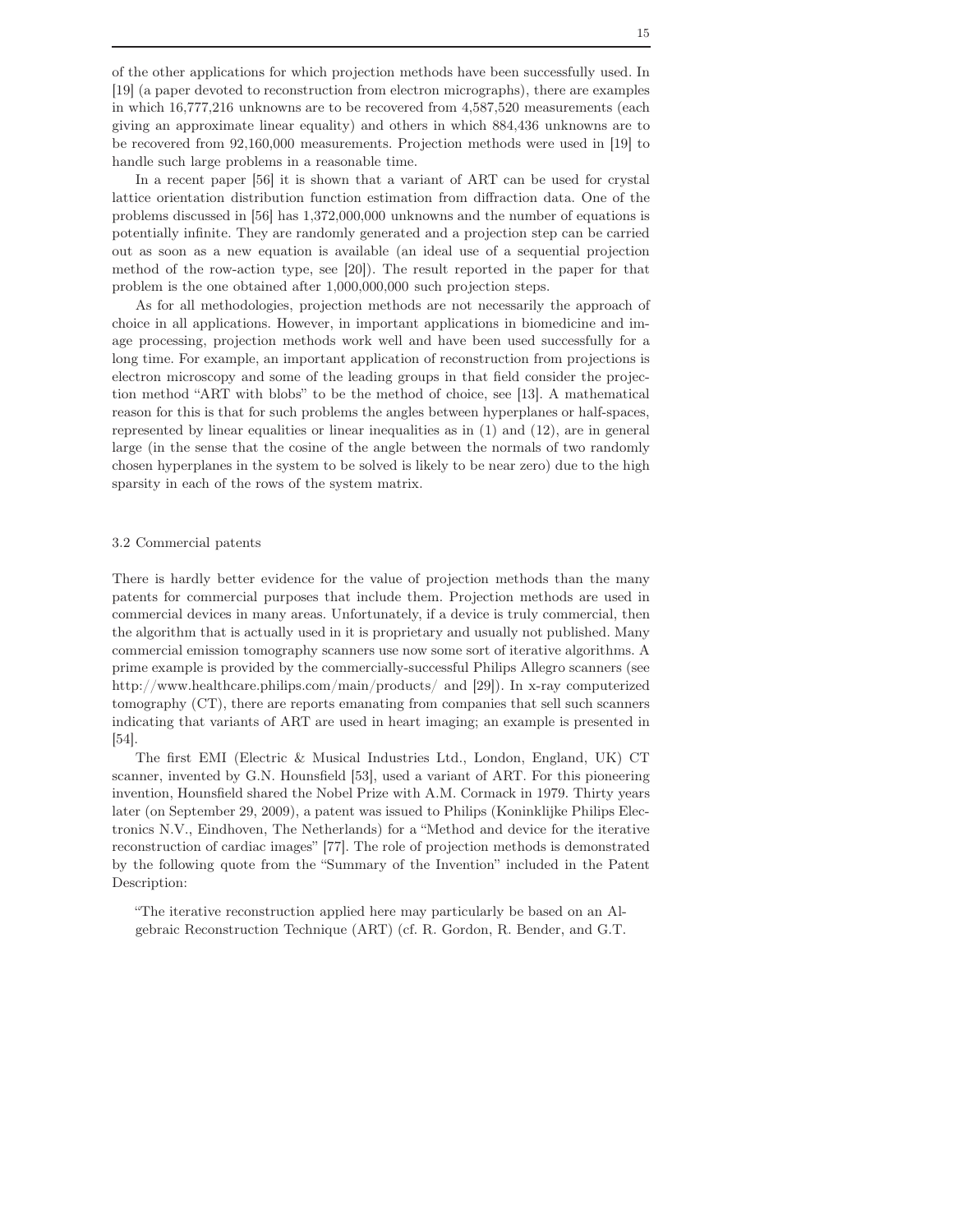Herman: "Algebraic reconstruction techniques (ART) for three-dimensional electron microscopy and x-ray photography", J. Theor. Biol., 29:471–481, 1970) or on a Maximum Likelihood (ML) algorithm (K. Lange and J.A. Fessler: "Globally convergent algorithms for maximum a posteriori transmission tomography", IEEE Transactions on Image Processing, 4(10):1430–1450, 1995), wherein each image update step uses the projections of a selected subset, i.e., projections corresponding to a similar movement phase."

#### 4 Conclusion

In this paper we have shown that, whether or not alternative methods are applicable, correctly implemented projection methods are very efficient for convex feasibility problems with linear inequality constraints, especially for those that are large, sparse, and originate from real-life applications.

Acknowledgments. The work of Y. Censor, W. Chen, R. Davidi, and G.T. Herman is supported by NIH Award Number R01HL070472 from the National Heart, Lung, and Blood Institute. The content is solely the responsibility of the authors and does not necessarily represent the official views of the National Heart, Lung, and Blood Institute or the National Institutes of Health. The work of P.L. Combettes was supported by the Agence Nationale de la Recherche under grant ANR-08-BLAN-0294-02. We thank the Department of Radiation Oncology, Massachusetts General Hospital and Harvard Medical School (and especially Dr. David Craft) for providing access to their computers.

#### References

- 1. Agmon, S.: The relaxation method for linear inequalities. Canad. J. Math. 6, 382–392 (1954)
- 2. Aharoni, R., Censor, Y.: Block-iterative projection methods for parallel computation of solutions to convex feasibility problems. Linear Algebra Appl. 120, 165–175 (1989)
- 3. Andersen, E.D., Andersen, K.D.: The MOSEK interior point optimizer for linear programming: an implementation of the homogeneous algorithm. In: Frenk, H., Roos, K., Terlaky, T., Zhang, S. (eds.) High Performance Optimization, pp. 197–-232, Kluwer, Boston (2000).
- 4. Andrews, H.C., Hunt, B.R.: Digital Image Restoration. Prentice-Hall, Englewood Cliffs (1977)
- 5. Auslender, A.: Méthodes Numériques pour la Résolution des Problèmes d'Optimisation avec Contraintes. Thèse, Faculté des Sciences, Grenoble (1969)
- 6. Auslender, A.: Optimisation Méthodes Numériques*.* Masson, Paris (1976)
- 7. Bauschke, H.H.: The approximation of fixed points of compositions of nonexpansive mappings in Hilbert space. J. Math. Anal. Appl. 202, 150–159 (1996).
- 8. Bauschke, H.H., Borwein, J.M.: On projection algorithms for solving convex feasibility problems. SIAM Rev. 38, 367–426 (1996)
- 9. Bauschke, H.H., Combettes, P.L.: A weak-to-strong convergence principle for Fejérmonotone methods in Hilbert spaces. Math. Oper. Res. 26, 248–264 (2001)
- 10. Bauschke, H.H., Combettes, P.L., Kruk, S.G.: Extrapolation algorithm for affine-convex feasibility problems. Numer. Algorithms 41, 239–274 (2006)
- 11. Bauschke, H.H., Deutsch, F., Hundal, H., Park, S.-H.: Accelerating the convergence of the method of alternating projections. Trans. Amer. Math. Soc. 355, 3433–3461 (2003)
- 12. Bauschke, H.H., Matoušková, E., Reich, S.: Projection and proximal point methods: convergence results and counterexamples. Nonlinear Anal. 56, 715–738 (2004)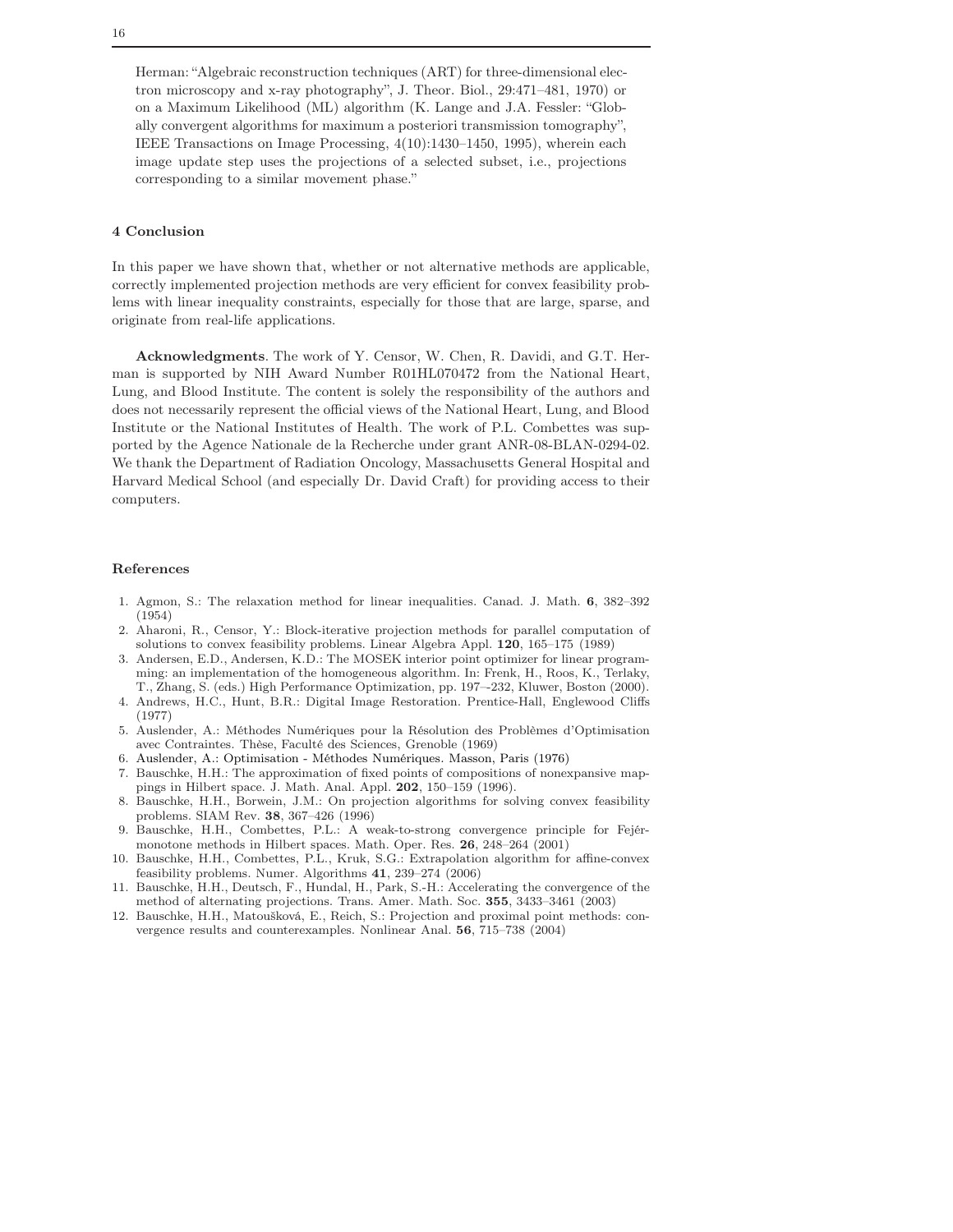- 13. Bilbao-Castro, J.R., Marabini, R., Sorzano, C.O.S., García, I., Carazo, J.M., Fernández, J.J.: Exploiting desktop supercomputing for three-dimensional electron microscopy reconstructions using ART with blobs. J. Struct. Biol. 165, 19–26 (2009)
- 14. Blatt, D., Hero, A.O., III: Energy based sensor network source localization via projection onto convex sets (POCS). IEEE Trans. Signal Process. 54, 3614–3619 (2006)
- 15. Brègman, L.M.: The method of successive projection for finding a common point of convex sets. Soviet Math. Dokl. 6, 688–692 (1965)
- 16. Butnariu, D., Censor, Y.: On the behavior of a block-iterative projection method for solving convex feasibility problems. Int. J. Comput. Math. 34, 79–94 (1990)
- 17. Butnariu, D., Censor, Y., Reich, S. (eds.): Inherently Parallel Algorithms in Feasibility and Optimization and Their Applications. Elsevier, Amsterdam (2001)
- 18. Butnariu, D., Davidi, R., Herman, G.T., Kazansev, I.G.: Stable convergence behavior under summable perturbations of a class of projection methods for convex feasibility and optimization problems, IEEE J. Selected Topics Signal Process. 1, 540–547 (2007)
- 19. Carazo, J.M., Herman, G.T., Sorzano, C.O.S., Marabini R.: Algorithms for threedimensional reconstruction from imperfect projection data provided by electron microscopy. In: Frank, J. (ed.) Electron Tomography: Methods for Three-Dimensional Visualization of Structures in the Cell, 2nd edition, pp. 217–243, Springer Science+Business Media, LLC, New York (2006)
- 20. Censor, Y.: Row-action methods for huge and sparse systems and their applications. SIAM Rev. 23, 444–466 (1981)
- 21. Censor, Y., Altschuler, M.D., Powlis, W.D.: On the use of Cimmino's simultaneous projections method for computing a solution of the inverse problem in radiation therapy treatment planning. Inverse Problems 4, 607–623 (1988)
- 22. Censor, Y., Elfving, T., Herman, G.T.: Averaging strings of sequential iterations for convex feasibility problems. In: Butnariu, D., Censor, Y., Reich, S. (eds.) Inherently Parallel Algorithms in Feasibility and Optimization and Their Applications, pp. 101–114, Elsevier Science Publishers, Amsterdam (2001)
- 23. Censor, Y., Gordon, D., Gordon, R.: BICAV: A block-iterative, parallel algorithm for sparse systems with pixel-related weighting. IEEE Trans. Med. Imaging 20, 1050–1060 (2001)
- 24. Censor, Y., Segal, A.: On the string averaging method for sparse common fixed points problems. Int. Trans. Oper. Res. 16, 481–494 (2009)
- 25. Censor, Y., Tom, E.: Convergence of string-averaging projection schemes for inconsistent convex feasibility problems. Optim. Methods Softw. 18, 543–554 (2003)
- 26. Censor, Y., Zenios, S*.*A.: Parallel Optimization: Theory, Algorithms, and Applications*.* Oxford University Press, New York (1997)
- 27. Cetin, A.E., Ozaktas, H., Ozaktas, H.M.: Resolution enhancement of low resolution wavefields with POCS algorithm. Electron. Lett. 39, 1808–1810 (2003)
- 28. Chen, W., Herman, G.T.: Effcient controls for finitely convergent sequential algorithms. ACM Trans. Math. Software, to appear
- 29. Chiang, S., Cardi, C., Matej, S., Zhuang, H., Newberg, A., Alavi, A., Karp, J.S.: Clinical validation of fully 3-D versus 2.5-D RAMLA reconstruction on the Phillips-ADAC CPET PET scanner. Nucl. Med. Commun. 25, 1103–1107 (2004)
- 30. Choi, H., Baraniuk, R.G.: Multiple wavelet basis image denoising using Besov ball projections. IEEE Signal Process. Lett. 11, 717–720 (2004)
- 31. Cimmino, G.: Calcolo approssimato per le soluzioni dei sistemi di equazioni lineari. La Ricerca Scientifica (Roma) 1, 326–333 (1938)
- 32. Combettes, P.L.: The foundations of set theoretic estimation. Proc. IEEE 81, 182–208 (1993)
- 33. Combettes, P.L.: The convex feasibility problem in image recovery. Adv. Imaging Electron. Phys. 95, 155–270 (1996)
- 34. Combettes, P.L.: Hilbertian convex feasibility problem: Convergence of projection methods. Appl. Math. Optim. 35, 311–330 (1997)
- 35. Combettes, P.L.: Convex set theoretic image recovery by extrapolated iterations of parallel subgradient projections. IEEE Trans. Image Process. 6, 493–506 (1997)
- 36. Combettes, P.L., Hirstoaga, S.A.: Equilibrium programming in Hilbert spaces. J. Nonlinear Convex Anal. 6, 117–136 (2005)
- 37. Combettes, P.L., Trussell, H.J.: Methods for digital restoration of signals degraded by a stochastic impulse response. IEEE Trans. Acoust. Speech Signal Process. 37, 393–401 (1989)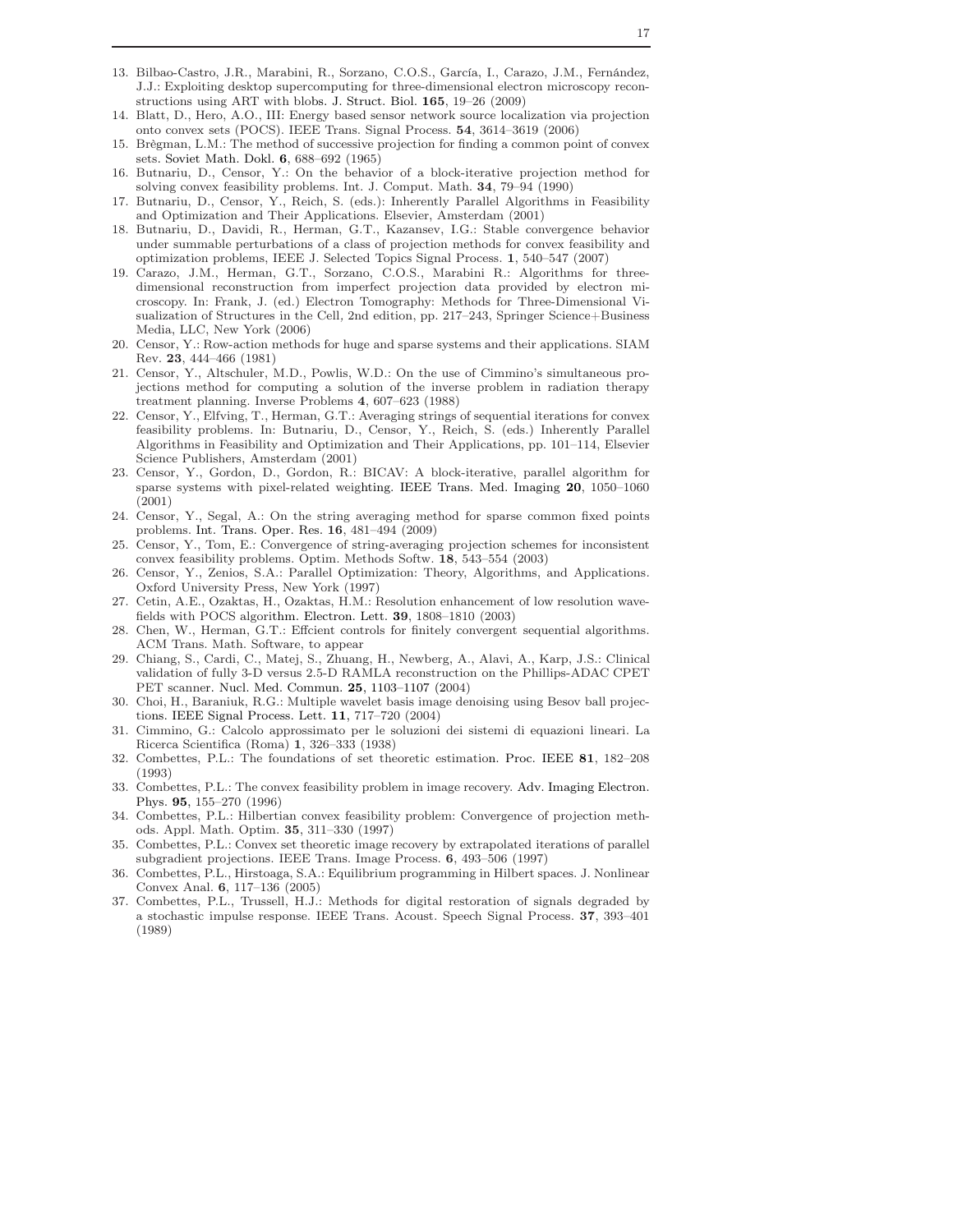- Crombez, G.: Finding common fixed points of strict paracontractions by averaging strings of sequential iterations, J. Nonlinear Convex Anal. 3, 345–351 (2002)
- 40. Davidi, R., Herman, G.T., Censor, Y.: Perturbation-resilient block-iterative projection methods with application to image reconstruction from projections. Int. Trans. Oper. Res. 16, 505–524 (2009)
- 41. Davidi, R., Herman, G.T., Klukowska, J.: SNARK09: A programming system for the reconstruction of 2D images from 1D projections. The CUNY Institute for Software Design and Development. http://www.snark09.com (2009). Accessed 13 December 2009
- 42. Deutsch, F.: Best Approximation in Inner Product Spaces. Springer-Verlag, New York (2001)
- 43. Eckstein, J., Svaiter, B. F.: General projective splitting methods for sums of maximal monotone operators. SIAM J. Control Optim. 48, 787–811 (2009)
- 44. Eggermont, P.P.B., Herman, G.T., Lent, A.: Iterative algorithms for large partitioned linear systems, with applications to image reconstruction, Linear Algebra Appl. 40, 37– 67, (1981)
- 45. Golub, G.H., van Loan, C.F.: Matrix Computations, 3rd ed. Johns Hopkins University Press, Baltimore, MD (1996)
- 46. González-Castaño, F.J., García-Palomares, U.M., Alba-Castro, J.L., Pousada-Carballo, J.M.: Fast image recovery using dynamic load balancing in parallel architectures, by means of incomplete projections. IEEE Trans. Image Process. 10, 493–499 (2001)
- 47. Gordon, R., Bender, R., Herman, G.T.: Algebraic reconstruction techniques (ART) for three-dimensional electron microscopy and x-ray photography. J. Theor. Biol. 29, 471– 482 (1970)
- 48. Gould, N.I.M.: How good are projection methods for convex feasibility problems? Comput. Optim. Appl. 40, 1–12 (2008)
- 49. Gu, J., Stark, H., Yang, Y.: Wide-band smart antenna design using vector space projection methods. IEEE Trans. Antennas Propag. 52, 3228–3236 (2004)
- 50. Gubin, L.G., Polyak, B.T., Raik, E.V.: The method of projections for finding the common point of convex sets. USSR Comput. Math. Math. Phys. 7, 1--24 (1967)
- 51. Herman, G.T.: Fundamentals of Computerized Tomography: Image Reconstruction from Projections*,* 2nd ed. Springer, New York (2009)
- 52. Herman, G.T., Chen, W.: A fast algorithm for solving a linear feasibility problem with application to intensity-modulated radiation therapy. Linear Algebra Appl. 428, 1207– 1217 (2008)
- 53. Hounsfield, G.N.: A method and apparatus for examination of a body by radiation such as X or gamma radiation. UK Patent No. 1283915 (1968/72)
- 54. Isola, A.A., Ziegler, A., Koehler, T., Niessen, W.J., Grass, M.: Motion compensated iterative cone-beam CT image reconstruction with adapted blobs as basis functions. Phys. Med. Biol. 53, 6777–6797 (2008)
- 55. Kaczmarz, S.: Angenäherte Auflösung von Systemen linearer Gleichungen. Bull. Acad. Sci. Pologne A35, 355–357 (1937)
- 56. Kazantsev, I.G., Schmidt, S., Poulsen, H.F.: A discrete spherical x-ray transform of orientation distribution functions using bounding cubes. Inverse Problems 25, 105009 (2009)
- 57. Kiwiel, K.C., Łopuch, B.: Surrogate projection methods for finding fixed points of firmly nonexpansive mappings. SIAM J. Optim. 7, 1084–1102 (1997)
- 58. Lee, S.-H., Kwon, K.-R.: Mesh watermarking based on projection onto two convex sets. Multimedia Syst. 13, 323–330 (2008)
- 59. Lewitt, R.M.: Multidimensional digital image representation using generalized Kaiser-Bessel window functions. J. Opt. Soc. Amer. A 7, 1834–1846 (1990)
- 60. Liew, A.W.-C., Yan, H., Law, N.-F.: POCS-based blocking artifacts suppression using a smoothness constraint set with explicit region modeling. IEEE Trans. Circuits Syst. Video Technol. 15, 795–800 (2005)
- 61. Lu, Y.M., Karzand, M., Vetterli, M.: Demosaicking by alternating projections: Theory and fast one-step implementation. IEEE Trans. Image Process., to appear
- 62. Merzlyakov, Y.I.: On a relaxation method of solving systems of linear inequalities. USSR Comput. Math. Math. Phys. 2, 504–510 (1963)
- 63. Motzkin, T.S., Schoenberg, I.J.: The relaxation method for linear inequalities. Canad. J. Math. 6, 393–404 (1954)